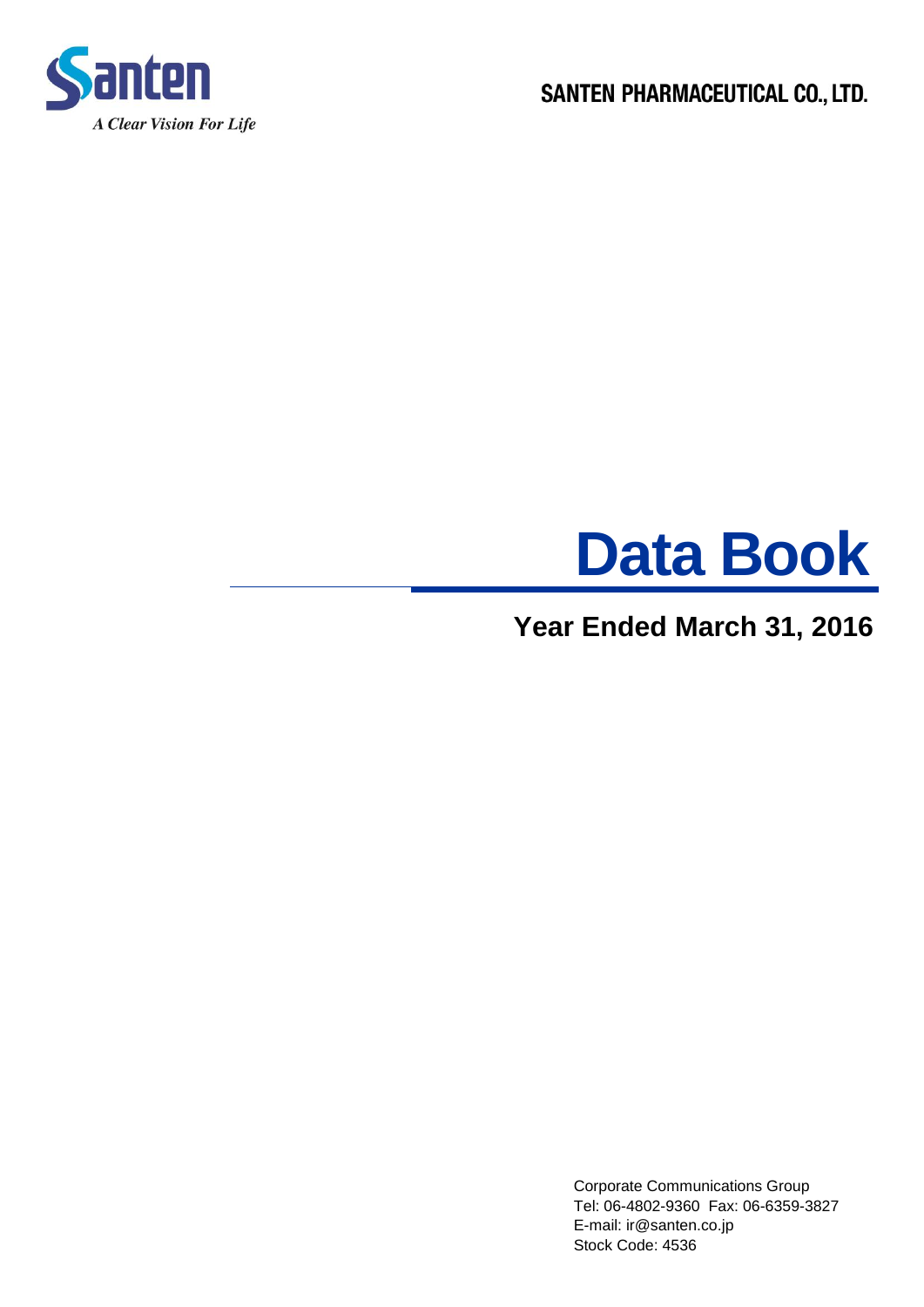# **Contents**

| <b>Financial highlights</b>                                         | $\mathbf{2}$   |
|---------------------------------------------------------------------|----------------|
| Consolidated financial summary                                      | 2              |
| Consolidated balance sheets summary                                 | $\overline{2}$ |
| ■Consolidated financial indexes                                     | $\overline{2}$ |
| Exchange rates                                                      | $\overline{2}$ |
| <b>Consolidated information</b>                                     | 4              |
| Statements of income and comprehensive income (IFRS, and Core base) | $\overline{4}$ |
| Consolidated statements of income and comprehensive income (J-GAAP) | $\overline{5}$ |
| Net sales/Revenue details                                           | $\,6$          |
| Net sales/Revenue by segment                                        | $\,6$          |
| Overseas net sales/revenue by region                                | 6              |
| Overseas profit contribution (IFRS)                                 | $\overline{6}$ |
| Net Sales/Revenue of major prescription pharmaceuticals             | 7              |
| Consolidated statement of financial position (IFRS)                 | $\overline{8}$ |
| <b>Assets</b>                                                       | $\overline{8}$ |
| Equity and liabilities                                              | $\overline{9}$ |
| Consolidated statements of cash flows (IFRS)                        | 10             |
| Other consolidated information                                      | 11             |
| R&D expenditures                                                    | 11             |
| ■Capital expenditures                                               | 11             |
| Depreciation and amortization                                       | 11             |
| Amortization on intangible assets associated with products          | 11             |
| Additional information (Assets)                                     | 11             |
| Additional information (Liabilities)                                | 11             |
| Number of employees                                                 | 11             |
| <b>Reference information</b>                                        | 12             |
| Research & development                                              | 12             |
| Pipeline of prescription pharmaceuticals (Clinical trials)          | 12             |
| Changes from February 2, 2016                                       | 13             |
| Pharmaceutical market in Japan                                      | 14             |
| Revision of National Health Insurance (NHI) drug prices             | 14             |
| ■ Market shares                                                     | 14             |
| Market shares by therapeutic area - prescription ophthalmics        | 14             |
| Stock information                                                   | 15             |
| Stock price (Tokyo Securities Exchange 1st market)                  | 15             |
| Major shareholders                                                  | 15             |
| Major stock information                                             | 15             |
| Breakdown of shareholding by number of shares                       | 16             |
| Breakdown of shareholding by number of shareholders                 | 16             |
| <b>Consolidated subsidiaries</b>                                    | 17             |
| News releases                                                       | 18             |

Santen group has unified the accounting period from the fiscal year ended March 31, 2014, for voluntary adoption of International Financial Reporting Standards (IFRS) from the fiscal year ending March 31, 2015. In this data book, performance for the unification of accounting period is noted as (\*), and financial results for the previous 12 month period are shown as [12month]. Financial results before the fiscal year ended March 31, 2013 are based on the previous 12 month performance.

Results contained in the column marked 2014[12month] provide precise and comparable 12 month results including for subsidiaries using different fiscal year periods.

The company implemented a 5-for-1 stock split on April 1, 2015. Figures in the column 2014.3[IFRS] are adjusted assuming the new, post-split number of shares for comparison purposes.

Forecasts in this report are based on the currently available information. Forecasts in this report are based on the currently available information. Actual results may differ materially depending on a number of factors including adverse economic conditions etc. Actual results may differ materially depending on a number of factors including adverse economic conditions, delays in new products launch, currency exchange rate, legislative and regulatory developments.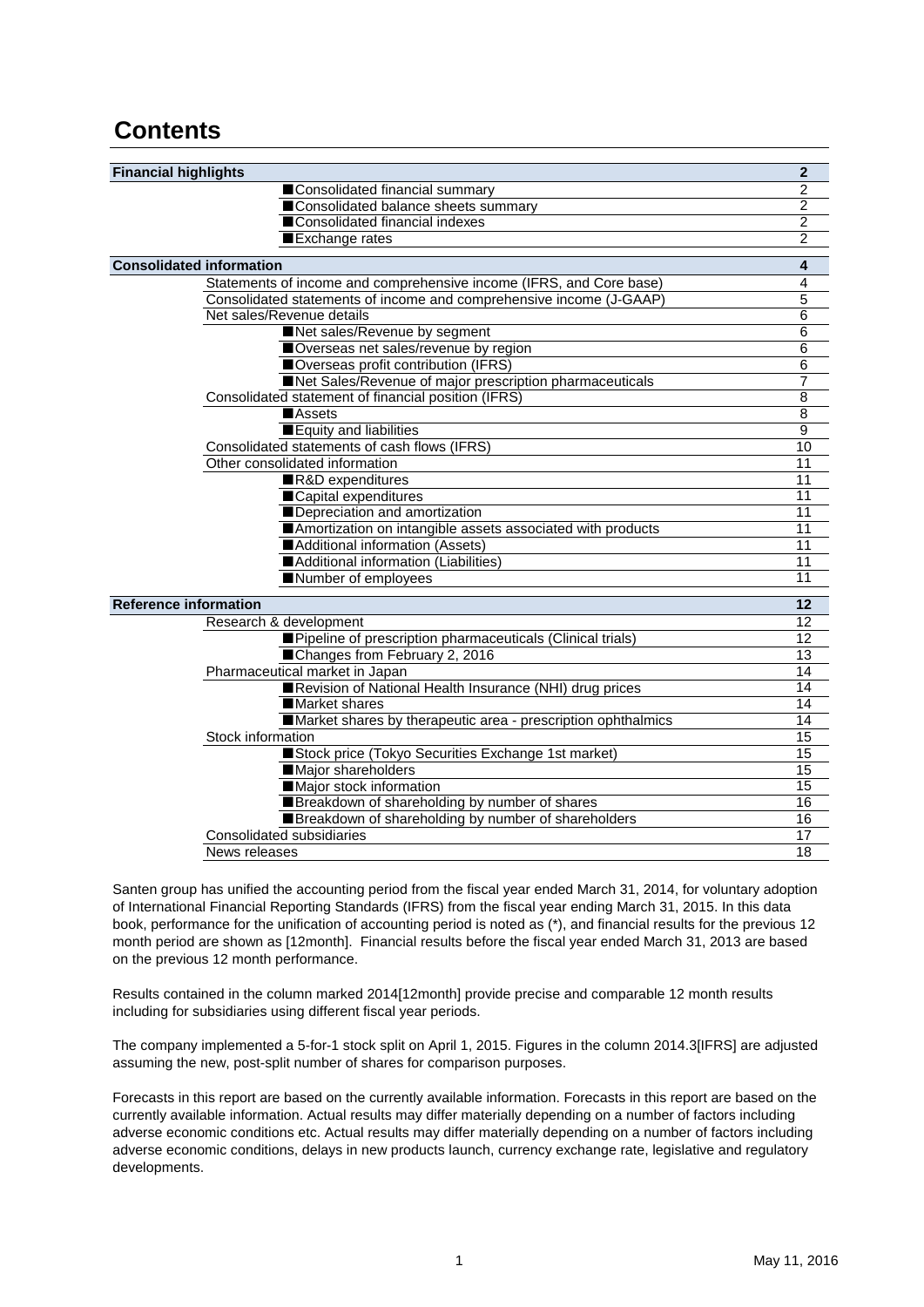# **Financial highlights**

| ■ Consolidated financial summary   |                      |                    |         |         |         | (Millions of yen) |               |                  |
|------------------------------------|----------------------|--------------------|---------|---------|---------|-------------------|---------------|------------------|
|                                    | J-GAAP               |                    |         |         |         |                   |               |                  |
| Year ended March 31                | 2012                 | 2013               | $2014*$ | 2014    | 2015    |                   | 2016 % Change | 2017<br>Forecast |
| Net sales/Revenue                  | 114.416              | 119.066            | 148,663 | 146.260 | 161.831 | 195.291           | 20.7          | 204,000          |
| Operating income/profit            | 26.733               | 24,681             | 27.414  | 29.878  | 35.374  | 80,180            | 126.7         | 38,700           |
| Net income/Net profit for the year | 17,160               | 16,520             | 17,109  | 19.718  | 24,032  | 53,373            | 122.1         | 26,900           |
| Dividends per share (yen)*         | 100                  | 100                | 100     | 100     | 110     | 25                | (77.3)        | 26               |
| Dividend payout ratio (%)          | 50.8                 | 51.1               | 48.2    | 41.9    | 37.8    | 19.4              | (48.7)        | 40.0             |
| $+ - +$<br>- -<br>.                | $\sim$ $\sim$ $\sim$ | .<br>$\sim$ $\sim$ |         |         |         | $\mathbf{r}$      |               |                  |

\*The company implemented a 5-for-1 stock split on April 1, 2015. Dividends per share until the fiscal year ending March 31, 2015 are actual figures before the stock split.

| profit<br>Core<br>operating                         | - | _ | .403<br>30 | 39.088     | 43,067      | 10.2              | 46.000           |
|-----------------------------------------------------|---|---|------------|------------|-------------|-------------------|------------------|
| $\cdots$<br>the vear<br>Core<br>. profit for<br>net | - | _ | 19.813     | つに<br>.948 | .163<br>29. | $\sqrt{2}$<br>14. | 800. ا<br>$\sim$ |

| ■ Consolidated balance sheets summary<br>(Millions of yen) |         |         |             |         |         |         |               |  |  |
|------------------------------------------------------------|---------|---------|-------------|---------|---------|---------|---------------|--|--|
|                                                            |         | J-GAAP  | <b>IFRS</b> |         |         |         |               |  |  |
| Year ended March 31                                        | 2012    | 2013    | $2014*$     | 2014    | 2015    |         | 2016 % Change |  |  |
| Total assets                                               | 198.801 | 199.640 | 231.105     | 237.640 | 304.200 | 355,399 | 16.8          |  |  |
| Equity                                                     | 164.861 | 165.132 | 181.209     | 187.210 | 211.779 | 260,009 | 22.8          |  |  |
| Interest-bearing debts                                     | 157     | 133     | 110         | 153     | 37.161  | 22,484  | (39.5)        |  |  |

### ■Consolidated financial indexes

|                                      |           | J-GAAP   |          |                   | <b>IFRS</b> |        |         |               |
|--------------------------------------|-----------|----------|----------|-------------------|-------------|--------|---------|---------------|
| Year ended March 31                  | 2012      | 2013     | 2014*    | 2014<br>[12month] | 2014        | 2015   |         | 2016 % Change |
| EPS (yen)                            | Santen Ph | 195.81   | 207.29   | 229.26            | 47.78       | 58.18  | 128.99  | 121.7         |
| Core EPS (yen)                       |           |          |          |                   | 48.01       | 62.82  | 70.48   | 12.2          |
| BPS (yen) #1                         | 1,887.81  | 1,998.44 | 2,189.50 | 2,234.70          | 452.43      | 511.14 | 627.78  | 22.8          |
| Debt equity ratio (times)            | 0.0       | 0.0      | 0.0      | 0.0               | 0.0         | 0.2    | 0.1     | (53.7)        |
| PER (times)                          | 17.9      | 22.7     | 22.1     | 20.0              | 19.2        | 30.1   | 13.1    | (56.5)        |
| Core PER (times)                     |           |          |          | –                 | 19.1        | 27.9   | 24.0    | (13.9)        |
| PBR (times)                          | 1.9       | 2.2      | 2.1      | 2.1               | 2.0         | 3.4    | 2.7     | (20.7)        |
| ROE (%) #1                           | 10.7      | 10.0     | 9.9      | 10.8              | 11.1        | 12.0   | 22.6    | 88.5          |
| Core ROE (%) #1                      |           |          |          |                   | 11.2        | 13.0   | 12.4    | (5.2)         |
| <b>ROA (%)</b>                       | 8.9       | 8.3      | 7.9      | 8.8               | 8.9         | 8.9    | 16.2    | 82.4          |
| Equity ratio(%) $#1$                 | 82.8      | 82.6     | 78.2     | 79.3              | 78.8        | 69.6   | 73.2    | 5.2           |
| Free cash flows (millions of yen) #2 | 18,203    | 6,334    | 21,172   | –                 | 20,806      | 20,105 | 18,051  | (10.2)        |
| EBITDA (millions of yen) #3          | 30.601    | 28,255   | 29,812   |                   | 22,565      | 31.081 | 133,093 | 328.2         |

#1 BPS (equity per share), ROE (return on equity), Core ROE and equity ratios are based on the IFRS inputs of equity per share attributable to owners of the company, net profit attributable to owners of the company, Core net profit attributable to owners of the company and equity attributable to owners of the company ratio.

#2 Free cash flows = (Cash flows from operating activities) - (Capital expenditures)

Not adjusting increase/decrease in trade receivables for fiscal years ending on holidays.

#3 EBITDA = J-GAAP: (Income before income taxes) + (Interest expense) + (Depreciation and amortization)

IFRS: (Net profit for the year) + (Interest expense) + (Depreciation and amortization)

#### ■Exchange rates (Yen)

| _____________            |        |        |        |           |        |        | $\cdots$ |
|--------------------------|--------|--------|--------|-----------|--------|--------|----------|
| Year ended March 31      | 2012   | 2013   | 2014*  | 2014      | 2015   | 2016   | 2017     |
|                          |        |        |        | [12month] |        |        | Forecast |
| Exchange rate: US dollar | 79.03  | 82.91  | 100.04 | 100.04    | 110.14 | 120.45 | 115.00   |
| : Euro                   | 110.27 | 106.01 | 132.98 | 132.34    | 139.01 | 132.46 | 125.00   |
| : RMB                    | 12.34  | 12.64  | 15.93  | 15.72     | 17.84  | 19.05  | 17.50    |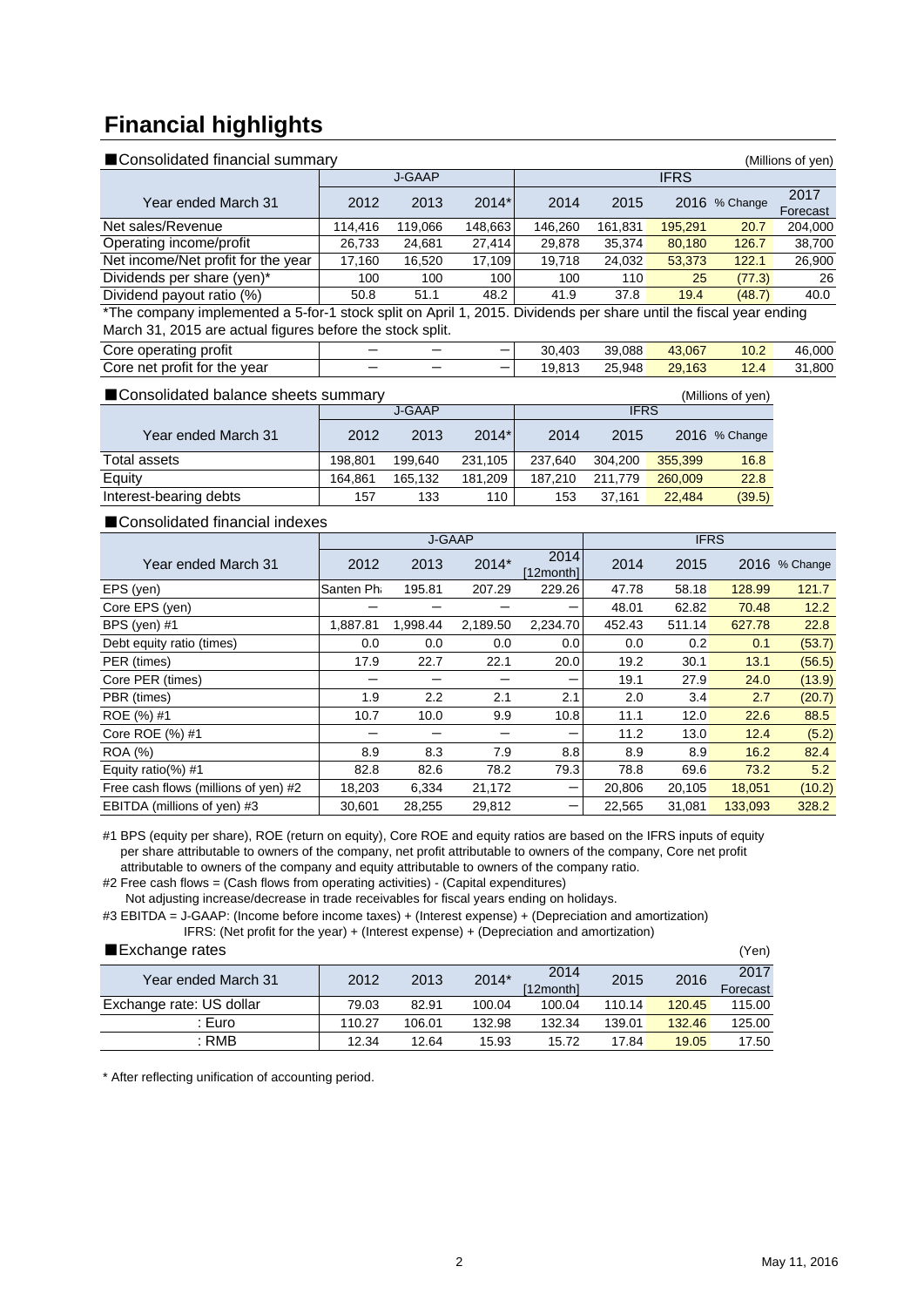# **Financial highlights**

## 80,000 100,000 120,000 140,000 160,000 180,000 200,000 2012 2013 2014 2015 2016 Net sales/Revenue (Millions of yen) \* 2013 \* 2014 2015 2016 | | 2012 \* 2013 \*

















\*J-GAAP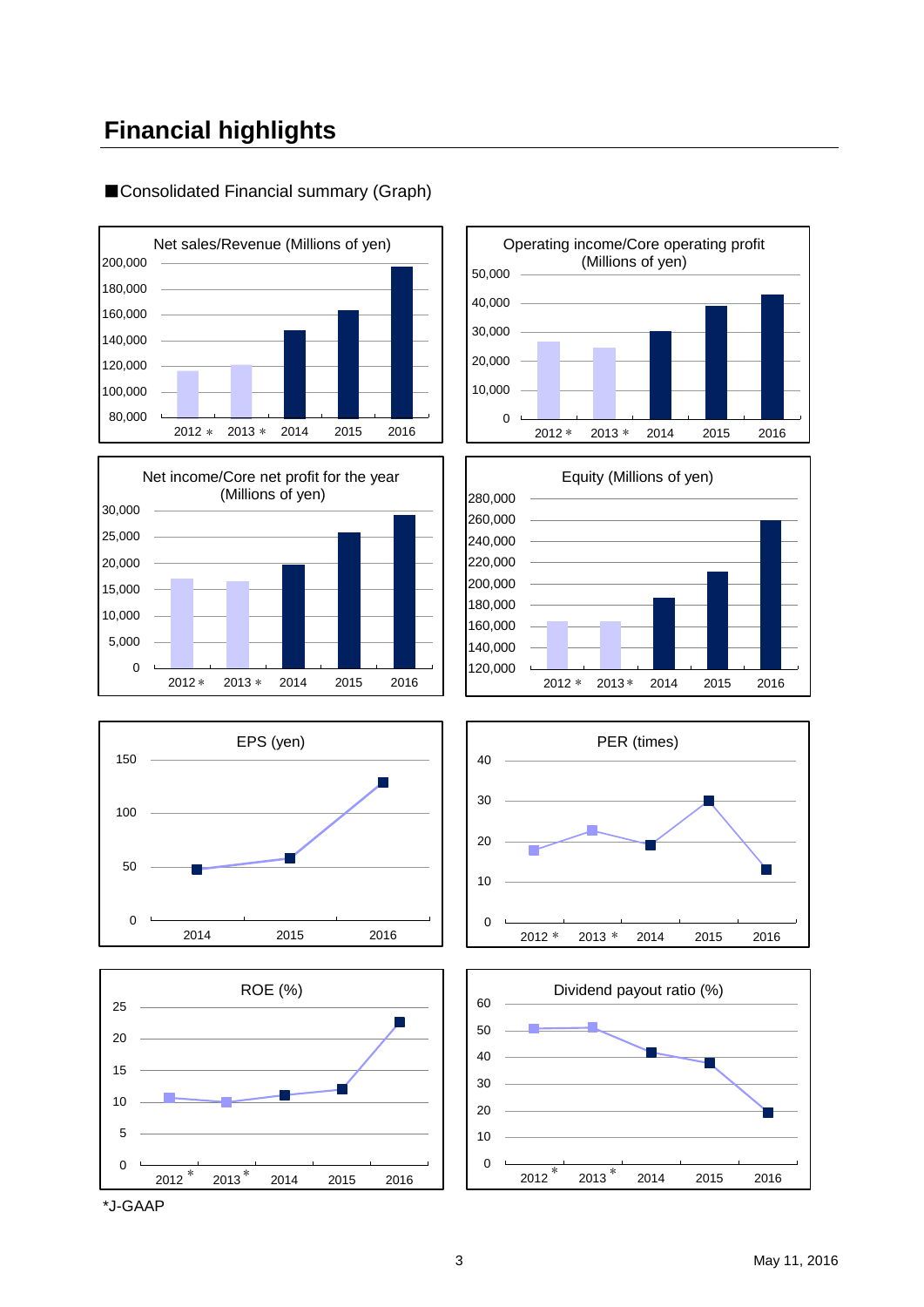# **Statements of income and comprehensive income Consolidated Information**

| <b>IFRS</b><br>(Millions of yen)                              |           |           |           |                       |  |  |  |  |
|---------------------------------------------------------------|-----------|-----------|-----------|-----------------------|--|--|--|--|
| Year ended March 31                                           | 2014      | 2015      | 2016      | % Change<br>2016/2015 |  |  |  |  |
| Revenue                                                       | 146,260   | 161,831   | 195,291   | 20.7                  |  |  |  |  |
| Cost of sales                                                 | (57, 353) | (56, 373) | (72, 829) | 29.2                  |  |  |  |  |
| (Percent of revenue)                                          | 39.2%     | 34.8%     | 37.3%     |                       |  |  |  |  |
| <b>Gross profit</b>                                           | 88,907    | 105,458   | 122,463   | 16.1                  |  |  |  |  |
| (Percent of revenue)                                          | 60.8%     | 65.2%     | 62.7%     |                       |  |  |  |  |
| Selling, general and administrative expenses                  | (41, 642) | (48, 893) | (59, 406) | 21.5                  |  |  |  |  |
| (Percent of revenue)                                          | 28.5%     | 30.2%     | 30.4%     |                       |  |  |  |  |
| Research and development expenses                             | (16, 862) | (17, 477) | (19,990)  | 14.4                  |  |  |  |  |
| (Percent of revenue)                                          | 11.5%     | 10.8%     | 10.2%     |                       |  |  |  |  |
| Amortization on intangible assets associated<br>with products | (190)     | (3,979)   | (6,205)   | 56.0                  |  |  |  |  |
| (Percent of revenue)                                          | 0.1%      | 2.5%      | 3.2%      |                       |  |  |  |  |
| Other income                                                  | 681       | 723       | 44,999    |                       |  |  |  |  |
| Other expenses                                                | (1,016)   | (458)     | (1,681)   | 267.0                 |  |  |  |  |
| <b>Operating profit</b>                                       | 29,878    | 35,374    | 80,180    | 126.7                 |  |  |  |  |
| (Percent of revenue)                                          | 20.4%     | 21.9%     | 41.1%     |                       |  |  |  |  |
| Finance income                                                | 916       | 768       | 782       | 1.8                   |  |  |  |  |
| Finance expenses                                              | (433)     | (279)     | (1, 492)  | 434.1                 |  |  |  |  |
| <b>Profit before tax</b>                                      | 30,361    | 35,863    | 79,470    | 121.6                 |  |  |  |  |
| (Percent of revenue)                                          | 20.8%     | 22.2%     | 40.7%     |                       |  |  |  |  |
| Income tax expenses                                           | (10, 643) | (11, 831) | (26,097)  | 120.6                 |  |  |  |  |
| Net profit for the year                                       | 19,718    | 24,032    | 53,373    | 122.1                 |  |  |  |  |
| (Percent of revenue)                                          | 13.5%     | 14.9%     | 27.3%     |                       |  |  |  |  |
| ROE (%)                                                       | 11.1      | 12.0      | 22.6      |                       |  |  |  |  |

## ■IFRS (Core Base) (Millions of yen)

| Year ended March 31                          | 2014      | 2015      | 2016      | % Change<br>2016/2015 |
|----------------------------------------------|-----------|-----------|-----------|-----------------------|
| <b>Revenue</b>                               | 146,260   | 161,831   | 195,291   | 20.7                  |
| Cost of sales                                | (57,353)  | (56,373)  | (72, 829) | 29.2                  |
| (Percent of revenue)                         | 39.2%     | 34.8%     | 37.3%     |                       |
| Gross profit                                 | 88,907    | 105,458   | 122,463   | 16.1                  |
| (Percent of revenue)                         | 60.8%     | 65.2%     | 62.7%     |                       |
| Selling, general and administrative expenses | (41,642)  | (48, 893) | (59, 406) | 21.5                  |
| (Percent of revenue)                         | 28.5%     | 30.2%     | 30.4%     |                       |
| Research and development expenses            | (16, 862) | (17, 477) | (19,990)  | 14.4                  |
| (Percent of revenue)                         | 11.5%     | 10.8%     | 10.2%     |                       |
| <b>Operating profit</b>                      | 30,403    | 39,088    | 43,067    | 10.2                  |
| (Percent of revenue)                         | 20.8%     | 24.2%     | 22.1%     |                       |
| <b>Profit before tax</b>                     | 30,403    | 39,088    | 43,067    | 10.2                  |
| (Percent of revenue)                         | 20.8%     | 24.2%     | 22.1%     |                       |
| Income tax expenses                          | (10, 590) | (13, 140) | (13,904)  | 5.8                   |
| Net profit for the year                      | 19,813    | 25,948    | 29,163    | 12.4                  |
| (Percent of revenue)                         | 13.6%     | 16.0%     | 14.9%     |                       |
| ROE (%)                                      | 11.2      | 13.0      | 12.4      |                       |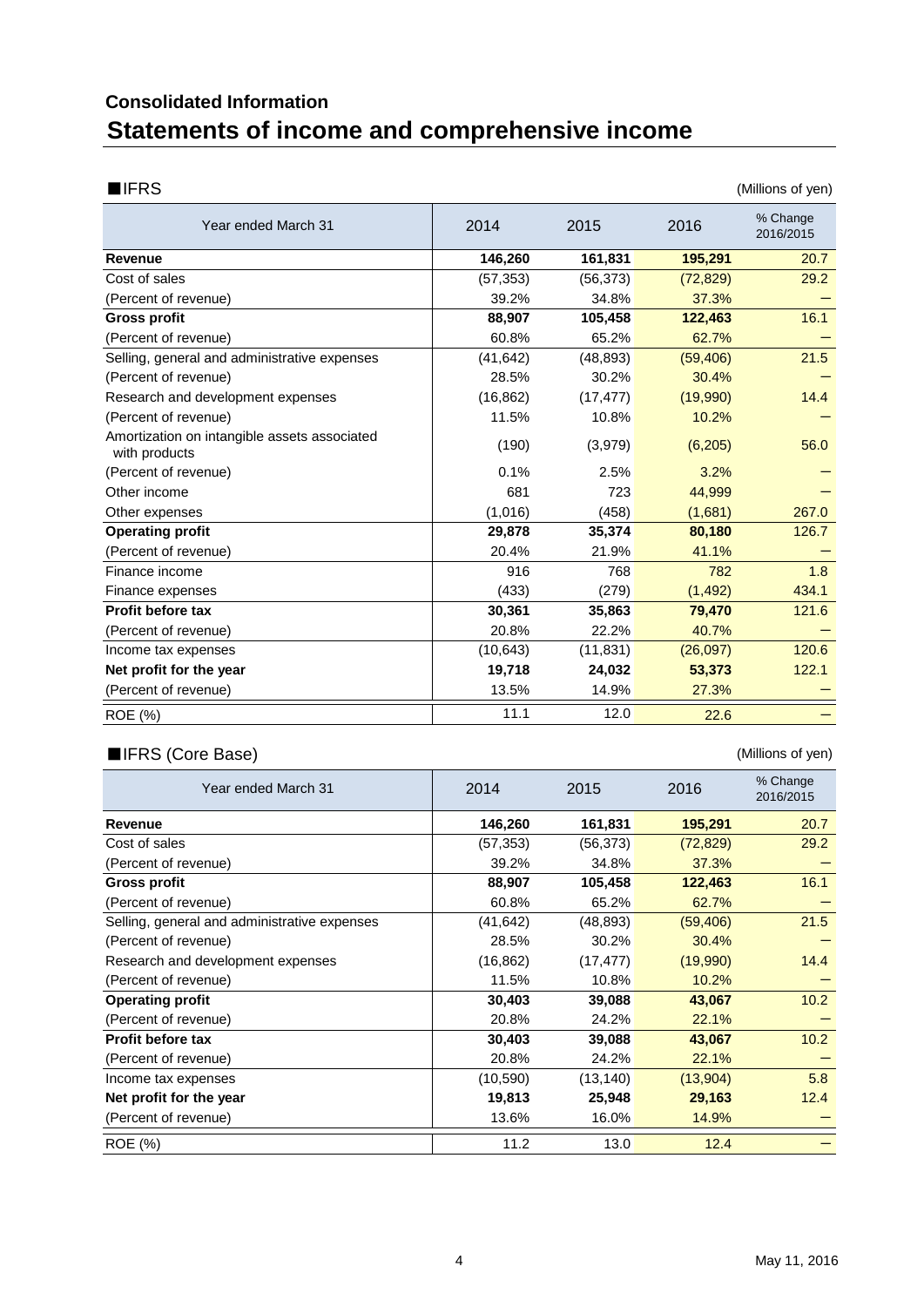## **Consolidated statements of income and comprehensive income Consolidated Information**

| ■ Consolidated financial summary (J-GAAP)    |         |         | (Millions of yen) |                  |         |                       |
|----------------------------------------------|---------|---------|-------------------|------------------|---------|-----------------------|
| Year ended March 31                          | 2012    | 2013    | 2014*             | 2014<br>12month] | 2015    | % Change<br>2016/2015 |
| <b>Net sales</b>                             | 114,416 | 119,066 | 148,663           | 146,013          | 161,881 | 10.9 <sub>1</sub>     |
| Cost of sales                                | 35,385  | 41,501  | 58,104            | 57,171           | 56,423  | (1.3)                 |
| (Percent of net sales)                       | 30.9%   | 34.9%   | 39.1%             | 39.2%            | 34.9%   |                       |
| <b>Gross profit</b>                          | 79,031  | 77,564  | 90,558            | 88,842           | 105,458 | 18.7                  |
| (Percent of net sales)                       | 69.1%   | 65.1%   | 60.9%             | 60.8%            | 65.1%   |                       |
| Selling, general and administrative expenses | 52,298  | 52,883  | 63,144            | 60,006           | 71,942  | 19.9                  |
| (Percent of net sales)                       | 45.7%   | 44.4%   | 42.5%             | 41.1%            | 44.4%   |                       |
| R&D expenditures                             | 17,225  | 16,719  | 19,040            | 18,235           | 18,062  | (0.9)                 |
| (Percent of net sales)                       | 15.1%   | 14.0%   | 12.8%             | 12.5%            | 11.2%   |                       |
| <b>Operating income</b>                      | 26,733  | 24,681  | 27,414            | 28,835           | 33,516  | 16.2                  |
| (Percent of net sales)                       | 23.4%   | 20.7%   | 18.4%             | 19.7%            | 20.7%   |                       |
| Non-operating income                         | 1,119   | 1,007   | 975               | 952              | 1,333   | 40.0                  |
| Non-operating expenses                       | 71      | 86      | 465               | 455              | 333     | (26.8)                |
| <b>Ordinary income</b>                       | 27,780  | 25,602  | 27,924            | 29,332           | 34,516  | 17.7                  |
| (Percent of net sales)                       | 24.3%   | 21.5%   | 18.8%             | 20.1%            | 21.3%   |                       |
| Extraordinary gain                           | 61      | 17      | 473               | 473              | 155     | (67.2)                |
| <b>Extraordinary loss</b>                    | 51      | 28      | 1,504             | 1,014            | 344     | (66.1)                |
| Income before income taxes                   | 27,791  | 25,591  | 26,893            | 28,792           | 34,327  | 19.2                  |
| (Percent of net sales)                       | 24.3%   | 21.5%   | 18.1%             | 19.7%            | 21.2%   |                       |
| Income taxes - current                       | 9,912   | 7,908   | 11,762            | 11,255           | 12,600  | 12.0                  |
| Income taxes - deferred                      | 717     | 1,162   | (1,978)           | (1,385)          | (843)   | (39.1)                |
| Income before minority interests             | 17,160  | 16,520  | 17,109            | 18,922           | 22,570  | 19.3                  |
| <b>Net income</b>                            | 17,600  | 1,652   | 17,109            | 18,922           | 22,570  | 19.3                  |
| (Percent of net sales)                       | 15.0%   | 13.9%   | 11.5%             | 13.0%            | 13.9%   |                       |
| Income before minority interests             | 17,160  | 16,520  | 17,109            | 18,922           | 22,570  | 19.3                  |
| Other comprehensive income                   | (194)   | 5,208   | 8,269             | 10,188           | 8,708   | (14.5)                |
| Comprehensive income                         | 16,966  | 21,728  | 25,378            | 29,111           | 31,278  | 7.4                   |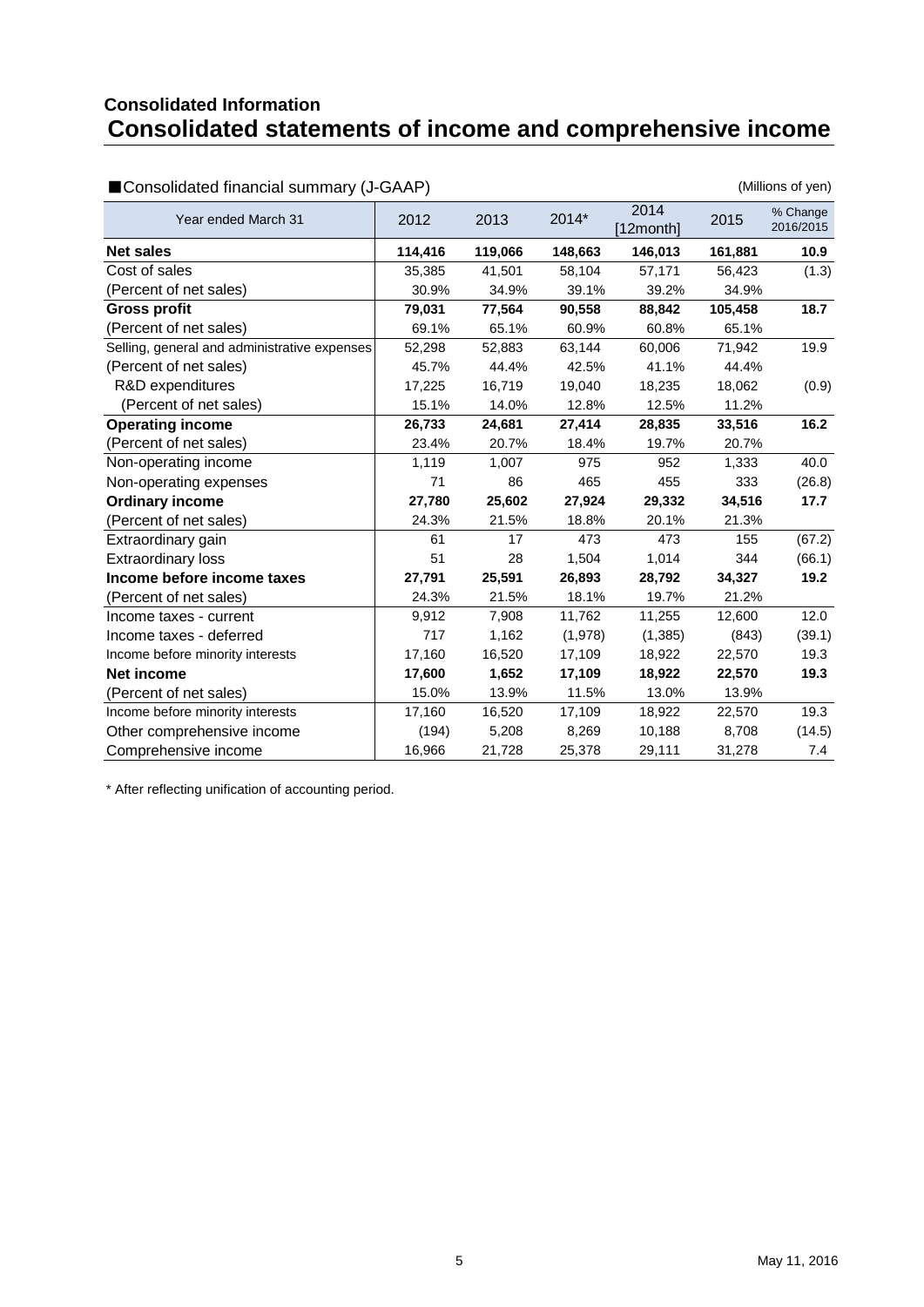# **Net sales/Revenue details**

| ■Net sales/Revenue by segment        |            |               |                   |                   |              |                 |                      | (Millions of yen) |  |
|--------------------------------------|------------|---------------|-------------------|-------------------|--------------|-----------------|----------------------|-------------------|--|
|                                      |            |               | J-GAAP            |                   |              |                 | <b>IFRS</b>          |                   |  |
| Year ended March 31                  | 2012       | 2013          | 2014*             | 2014<br>[12month] | 2015         | 2016            | %<br>Change          | 2017<br>Forecast  |  |
| <b>Pharmaceuticals Business</b>      | 111,846    | 116,810       | 145,712           | 143,063           | 159,262      | 192,554         |                      | 20.9% 200,800     |  |
| Prescription pharmaceuticals         | 107,249    | 110,336       | 139,257           | 136,610           | 152,556      | 181,550         | 19.0%                | 186,900           |  |
| Ophthalmics                          | 93,620     | 98,981        | 127,395           | 124,790           | 136,059      | 172,545         |                      | 26.8% 184,900     |  |
| Anti-rheumatics                      | 9,987      | 9,874         | 10,251            | 10,251            | 9,629        | 3,495           | (63.7%)              |                   |  |
| Other pharmaceuticals                | 3,641      | 1,480         | 1,610             | 1,569             | 6,868        | 5,510           | $(19.8\%)$           | 2,000             |  |
| OTC pharmaceuticals                  | 4,597      | 6,474         | 6,455             | 6,453             | 6,706        | 11,004          | 64.1%                | 13,800            |  |
| <b>Other Businesses</b>              | 2,570      | 2,255         | 2,950             | 2,950             | 2,569        | 2,737           | 6.5%                 | 3,200             |  |
| Medical devices                      | 2,558      | 2,245         | 2,678             | 2,678             | 2,313        | 2,394           | 3.5%                 | 2,600             |  |
| Others                               | 11         | 10            | 272               | 272               | 256          | 343             | 33.8%                | 600               |  |
| Total net sales/revenue              | 114,416    | 119,066       | 148,663           | 146,013           | 161,831      | 195,291         |                      | 20.7% 204,000     |  |
| [Domestic]                           |            |               |                   |                   |              |                 |                      | (Millions of yen) |  |
|                                      |            |               | J-GAAP            |                   |              |                 | <b>IFRS</b>          |                   |  |
| Year ended March 31                  |            |               |                   | 2014              |              |                 | $\%$                 | 2017              |  |
|                                      | 2012       | 2013          | 2014*             | [12month]         | 2015         | 2016            | Change               | Forecast          |  |
| <b>Pharmaceuticals Business</b>      | 93,449     | 98,521        | 119,215           | 119,184           |              | 122,310 139,196 |                      | 13.8% 145,200     |  |
| Prescription pharmaceuticals         | 88,862     | 92,062        | 112,798           | 112,767           | 115,672      | 128,278         |                      | 10.9% 131,500     |  |
| Ophthalmics                          | 77,753     | 81,125        | 101,779           | 101,779           | 105,345      | 124,165         |                      | 17.9% 130,800     |  |
| Anti-rheumatics                      | 9,883      | 9,810         | 10,162            | 10,162            | 9,568        | 3,495           | (63.5%)              |                   |  |
| Other pharmaceuticals                | 1,225      | 1,126         | 856               | 825               | 759          | 617             | (18.7%)              | 600               |  |
| OTC pharmaceuticals                  | 4,587      | 6,458         | 6,417             | 6,417             | 6,638        | 10,918          | 64.5%                | 13,800            |  |
| <b>Other Businesses</b>              | 1,924      | 2,189         | 2,897             | 2,897             | 2,526        | 2,654           | 5.1%                 | 3,000             |  |
| Medical devices                      | 1,912      | 2,178         | 2,625             | 2,625             | 2,269        | 2,323           | 2.4%                 | 2,600             |  |
| Others                               | 11         | 10            | 272               | 272               | 256          | 330             | 28.8%                | 400               |  |
| Total net sales/revenue              | 95,374     | 100,711       | 122,113           | 122,082           | 124,835      | 141,849         | 13.6%                | 148,200           |  |
| (Percent of total net sales/revenue) | 83.4%      | 84.6%         | 82.1%             | 83.6%             | 77.1%        | 72.6%           | (5.8%)               | 72.7%             |  |
|                                      |            |               |                   |                   |              |                 |                      |                   |  |
| [Overseas]                           |            |               |                   |                   |              |                 |                      | (Millions of yen) |  |
|                                      | J-GAAP     |               |                   |                   |              |                 | <b>IFRS</b>          |                   |  |
|                                      |            |               |                   |                   |              |                 |                      |                   |  |
| Year ended March 31                  | 2012       | 2013          | 2014*             | 2014<br>[12month] | 2015         | 2016            | %<br>Change          | 2017<br>Forecast  |  |
| <b>Pharmaceuticals Business</b>      | 18,396     |               | 26,497            | 23,878            | 36,952       | 53,358          | 44.4%                | 55,500            |  |
|                                      | 18,386     | 18,288        |                   |                   |              |                 | 44.4%                | 55,400            |  |
| Prescription pharmaceuticals         | 15,866     | 18,273        | 26,459            | 23,843            | 36,884       | 53,271          |                      |                   |  |
| Ophthalmics<br>Anti-rheumatics       | 103        | 17,855<br>63  | 25,616<br>88      | 23,010<br>88      | 30,714<br>61 | 48,379          | 57.5%<br>$(100.0\%)$ | 54,000            |  |
| Other pharmaceuticals                | 2,416      | 354           | 754               | 743               | 6,109        | 4,892           | (19.9%)              | 1,400             |  |
| OTC pharmaceuticals                  | 10         | 15            | 37                | 35                | 67           | 87              | 28.8%                | 100               |  |
| <b>Other Businesses</b>              |            |               | 52                |                   | 44           |                 |                      |                   |  |
| Medical devices                      | 645<br>645 | 66<br>66      | 52                | 52<br>52          | 44           | 84<br>71        | 92.4%<br>62.7%       | 300<br>100        |  |
| Others                               |            |               |                   |                   |              | 13              |                      | 200               |  |
| Total net sales/revenue              | 19,042     | 18,354        | 26,550            | 23,931            | 36,995       | 53,442          | 44.5%                | 55,800            |  |
| (Percent of total net sales/revenue) | 16.6%      | 15.4%         | 17.9%             | 16.4%             | 22.9%        | 27.4%           | 19.5%                | 27.3%             |  |
|                                      |            |               |                   |                   |              |                 |                      |                   |  |
| Overseas net sales/revenue by region |            | <b>J-GAAP</b> |                   |                   |              | <b>IFRS</b>     |                      | (Millions of yen) |  |
| Year ended March 31                  |            |               |                   |                   |              |                 | %                    | 2017              |  |
|                                      | 2012       | 2013          | 2014*             | 2014              | 2015         | 2016            | Change               | Forecast          |  |
| <b>U.S.</b>                          | 3,450      | 582           | 1.073             | 1,016             | 6,169        | 5,265           | (14.7%)              | 1,700             |  |
| Europe                               | 8,880      | 9,202         | 12,294            | 11,466            | 14,156       | 25,562          | 80.6%                | 30,400            |  |
| Asia                                 | 6,705      | 8,559         | 13,173            | 11,700            | 16,668       | 22,601          | 35.6%                | 23,500            |  |
| Other                                | 5          | 10            | 8                 | 7                 | 2            | 14              | 613.6%               | 200               |  |
| Total overseas net sales/revenue     | 19,042     | 18,354        | 26,550            | 24,188            | 36,995       | 53,442          | 44.5%                | 55,800            |  |
| ■Overseas profit contribution (IFRS) |            |               |                   |                   |              |                 |                      | (Millions of yen) |  |
|                                      |            |               |                   |                   |              |                 | %                    | 2017              |  |
| Year ended March 31                  |            |               |                   | 2014              | 2015         | 2016            | Change               | Forecast          |  |
| U.S.                                 |            |               |                   | (1, 124)          | (1,259)      | (2, 197)        | 74.5%                | (2,200)           |  |
| Europe                               |            |               |                   | (74)              | 3,592        | 4,781           | 33.1%                | 6,000             |  |
| Asia                                 |            |               | —                 | 1,311             | 3,780        | 5,088           | 34.6%                | 5,800             |  |
| Other<br>Total overseas profit       | $-$        | $\equiv$      | $\qquad \qquad -$ | 0<br>113          | 0<br>6,113   | 0<br>7,672      | 25.5%                | 0<br>9,600        |  |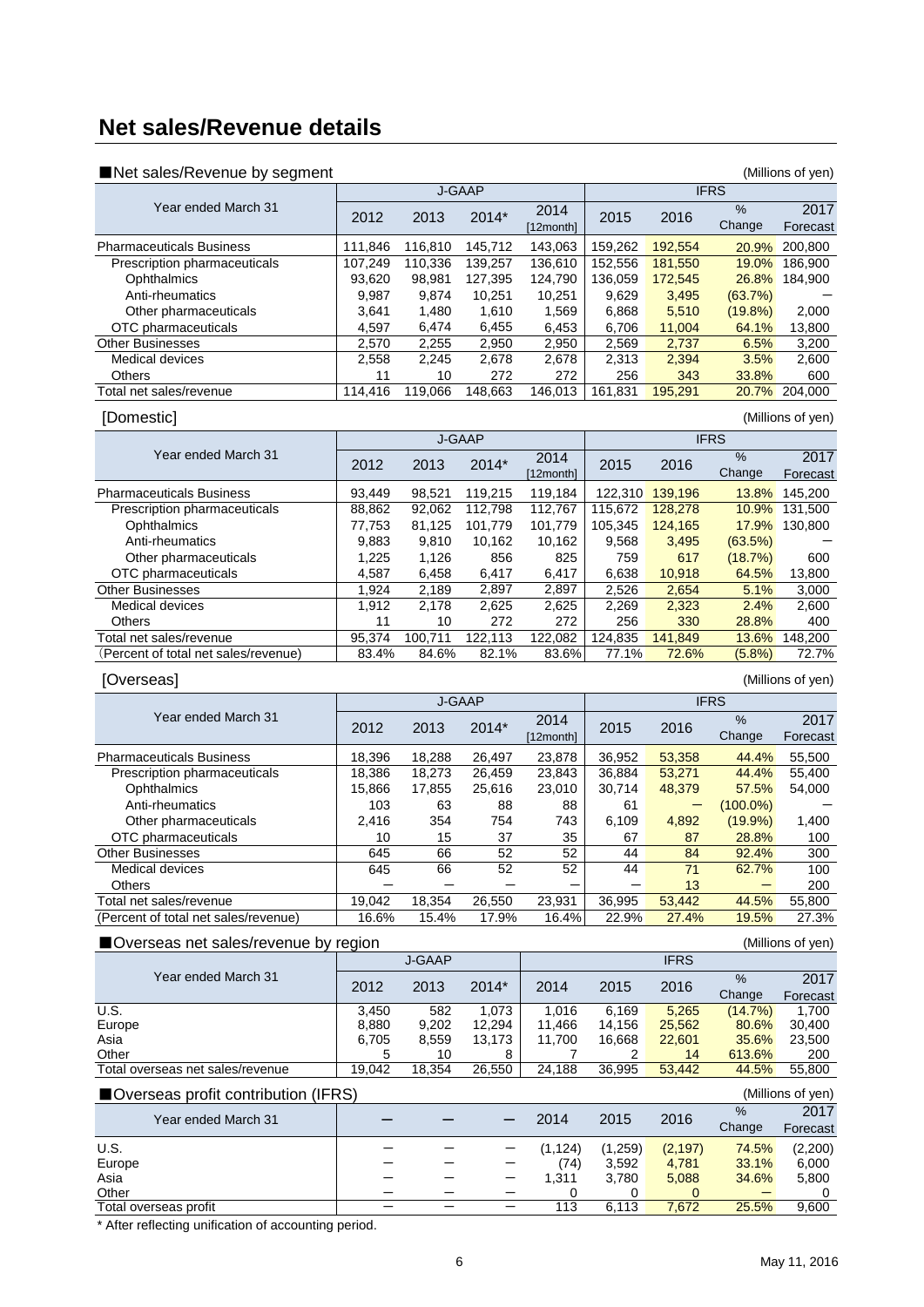# **Net sales/Revenue details**

■Net sales/Revenue of major prescription pharmaceuticals (Millions of yen)

|                         |                                                    |                    |               |                          | J-GAAP         |                |                                 |                          | <b>IFRS</b>    |                       |                  |
|-------------------------|----------------------------------------------------|--------------------|---------------|--------------------------|----------------|----------------|---------------------------------|--------------------------|----------------|-----------------------|------------------|
| Therapeutic<br>category | Generic name<br>/formulation                       | Brand<br>name      | Region        | 2012                     | 2013           | 2014*          | 2014                            | 2015                     | 2016           | % Change<br>2016/2015 | 2017<br>Forecast |
|                         |                                                    |                    | Total         | 13,266                   | 11,856         | 14,210         | 13,584                          | 13,399                   | 14,250         | 6.4                   | 12,373           |
|                         | Levofloxacin/ophthalmic                            | Cravit             | Japan         | 10,816                   | 8,499          | 8,175          | 8,175                           | 6,498                    | 5,918          | (8.9)                 | 4,439            |
| <b>Bacterial</b>        | solution                                           |                    | Asia          | 1,552                    | 2,358          | 4,670          | 4,139                           | 5,423                    | 7,001          | 29.1                  | 6,374            |
| conjunctivitis          |                                                    |                    | Europe        | 894                      | 1,010          | 1,364          | 1,270                           | 1,478                    | 1,331          | (10.0)                | 1,561            |
|                         | Ofloxacin/ophthalmic                               |                    | Total         | 1,932                    | 1,831          | 2,040          | 1,924                           | 1,910                    | 1,761          | (7.8)                 | 1,429            |
|                         | solution                                           | Tarivid            | Japan         | 1,287                    | 1,086          | 955            | 955                             | 762                      | 673            | (11.6)                | 422              |
|                         |                                                    |                    | Asia<br>Total | 645                      | 745            | 1,085          | 969<br>$\overline{\phantom{0}}$ | 1,147<br>381             | 1,088<br>1,534 | (5.1)                 | 1,007<br>2,328   |
|                         | Tafluprost-timolol maleate/                        |                    |               |                          | -              |                | -                               | 342                      | 1,381          | 302.6<br>303.7        | 1,734            |
|                         | combination ophthalmic                             | <b>Tapcom</b>      | Japan<br>Asia |                          | -              |                |                                 | $\overline{\phantom{0}}$ |                | $\qquad \qquad -$     | 8                |
|                         | solution                                           |                    | Europe        | -                        |                |                | $\overline{\phantom{0}}$        | 39                       | 153            | 292.7                 | 586              |
|                         |                                                    |                    | Total         | 9,407                    | 10,308         | 12,731         | 12,516                          | 12,330                   | 15,633         | 26.8                  | 17,528           |
|                         | Tafluprost/                                        |                    | Japan         | 7,180                    | 7,605          | 8,957          | 8,957                           | 8,329                    | 9,168          | 10.1                  | 10,285           |
|                         | ophthalmic solution                                | <b>Tapros</b>      | Asia          | 172                      | 268            | 553            | 520                             | 817                      | 1,097          | 34.3                  | 1,296            |
|                         |                                                    |                    | Europe        | 2,055                    | 2,435          | 3,221          | 3,040                           | 3,185                    | 5,368          | 68.5                  | 5,947            |
|                         | Dorzolamide                                        |                    | Total         | 6,272                    | 9,007          | 11,846         | 11,846                          | 12,478                   | 20,583         | 65.0                  | 22,308           |
|                         | hydrochloride-timolol                              |                    | Japan         | 6,272                    | 9,007          | 11,846         | 11,846                          | 10,689                   | 11,214         | 4.9                   | 11,719           |
|                         | maleate/combination                                | Cosopt             | Asia          |                          |                |                |                                 | 892                      | 2,493          | 179.5                 | 2,453            |
|                         | ophthalmic solution                                |                    | Europe        | $\overline{\phantom{0}}$ | <u>—</u>       |                | $\overline{\phantom{0}}$        | 897                      | 6,876          | 666.6                 | 8,136            |
|                         |                                                    |                    | Total         | 1,702                    | 1,367          | 1,185          | 1,185                           | 1,267                    | 1,930          | 52.3                  | 1,443            |
| Glaucoma                | Timolol maleate/                                   | Timoptol           | Japan         | 1,702                    | 1,367          | 1,185          | 1,185                           | 1,216                    | 1,182          | (2.8)                 | 902              |
|                         | ophthalmic solution                                |                    | Asia          |                          |                |                |                                 | 29                       | 140            | 383.1                 | 118              |
|                         |                                                    |                    | Europe        | -                        |                |                |                                 | 22                       | 608            | 2662.4                | 422              |
|                         | Timolol maleate/                                   |                    | Total         | 2,404                    | 2,085          | 1,931          | 1,931                           | 1,984                    | 2,463          | 24.2                  | 2,473            |
|                         | long-acting ophthalmic                             | <b>Timoptol XE</b> | Japan         | 2,404                    | 2,085          | 1,931          | 1,931                           | 1,918                    | 1,886          | (1.7)                 | 1,558            |
|                         | solution                                           |                    | Asia          | -                        | -              | -              | $\qquad \qquad -$               | 27                       | 87             | 223.9                 | 82               |
|                         |                                                    |                    | Europe        |                          |                |                |                                 | 39                       | 489            | 1155.0                | 832              |
|                         | Dorzolamide                                        |                    | Total         |                          |                |                | $\overline{\phantom{0}}$        | 1,853                    | 4,561          | 146.1                 | 3,791            |
|                         | hydrochloride/                                     | <b>Trusopt</b>     | Japan         |                          | -              |                |                                 | 1,545                    | 2,125          | 37.6                  | 1,533            |
|                         | ophthalmic solution                                |                    | Asia          |                          | -              |                |                                 | 55                       | 446            | 710.2                 | 242              |
|                         |                                                    |                    | Europe        |                          |                |                | -                               | 252                      | 1,990          | 689.7                 | 2,016            |
|                         | Bunazosin hydrochloride/<br>ophthalmic solution    | Detantol           | Japan         | 1,968                    | 1,735          | 1,549          | 1,549                           | 1,228                    | 1,117          | (9.0)                 | 1,060            |
|                         | Isopropyl unoprostone/<br>ophthalmic solution      | Rescula            | Japan         | 2,472                    | 2,243          | 2,147          | 2,147                           | 1,935                    | 1,845          | (4.7)                 | 1,666            |
| Allergy                 | Epinastine hydrochloride/<br>ophthalmic solution   | Alesion            | Japan         |                          |                | 2,103          | 2,103                           | 6,698                    | 9,483          | 41.6                  | 11,741           |
|                         | Sodium hyaluronate/                                |                    | Total         | 22,217                   | 21,160         | 21,823         | 21,416                          | 19,611                   | 19,864         | 1.3                   | 16,324           |
|                         | ophthalmic solution                                | Hyalein            | Japan         | 19,697                   | 18,274         | 18,179         | 18,179                          | 15,316                   | 14,491         | (5.4)                 | 10,457           |
| Corneal                 |                                                    |                    | Asia          | 2,520                    | 2,886          | 3,645          | 3,237                           | 4,295                    | 5,372          | 25.1                  | 5,867            |
| disease                 | Diquafosol sodium/                                 |                    | Total         | 2,846                    | 5,563          | 7,938          | 7,938                           | 7,895                    | 9,631          | 22.0                  | 13,401           |
|                         | ophthalmic solution                                | Diquas             | Japan         | 2,846                    | 5,563          | 7,831          | 7,831                           | 7,419                    | 8,880          | 19.7                  | 12,313           |
|                         |                                                    |                    | Asia          | -                        | -              | 106            | 107                             | 476                      | 751            | 57.8                  | 1,088            |
| Inflammation            | Fluorometholone/                                   | Flumetholon Japan  | I otal        | 4,073<br>3,471           | 4,448<br>3,736 | 3,973<br>3,075 | 3,899<br>3,075                  | 3,811<br>2,844           | 3,775<br>2,655 | (0.9)<br>(6.6)        | 3,408<br>2,219   |
|                         | ophthalmic solution                                |                    | Asia          | 602                      | 712            | 898            | 823                             | 967                      | 1,120          | 15.8                  | 1,188            |
|                         |                                                    |                    | Total         | 3,690                    | 3,766          | 4,060          | 3,978                           | 3,909                    | 4,187          | 7.1                   | 4,185            |
| Senile cataract         | Pirenoxine/                                        | <b>Kary Uni</b>    | Japan         | 3,176                    | 3,107          | 3,162          | 3,162                           | 2,908                    | 2,900          | (0.3)                 | 2,835            |
|                         | ophthalmic solution                                |                    | Asia          | 514                      | 659            | 898            | 816                             | 1,001                    | 1,287          | 28.5                  | 1,350            |
| Adjuvant                | Sodium                                             |                    |               |                          |                |                |                                 |                          |                |                       |                  |
| for ophthalmic          | hyaluronate/adjuvant                               | Opegan Hi          | Japan         | 3,018                    | 2,842          | 2,868          | 2,868                           | 2,574                    | 2,568          | (0.2)                 | 2,318            |
| operations              | for ophthalmic operations                          |                    |               |                          |                |                |                                 |                          |                |                       |                  |
| Intravitreal            |                                                    |                    |               |                          |                |                |                                 |                          |                |                       |                  |
| <b>VEGF</b>             | Aflibercept/solution<br>for intravitreal injection | Eylea              | Japan         |                          | 3,183          | 18,757         | 18,757                          | 24,886                   | 39,988         | 60.7                  | 45,688           |
| inhibitor               |                                                    |                    |               |                          |                |                |                                 |                          |                |                       |                  |
| Corneal<br>disease      | Ciclosporin/<br>ophthalmic solution                | Ikervis            | Europe        |                          |                |                |                                 |                          | 751            | -                     | 2,063            |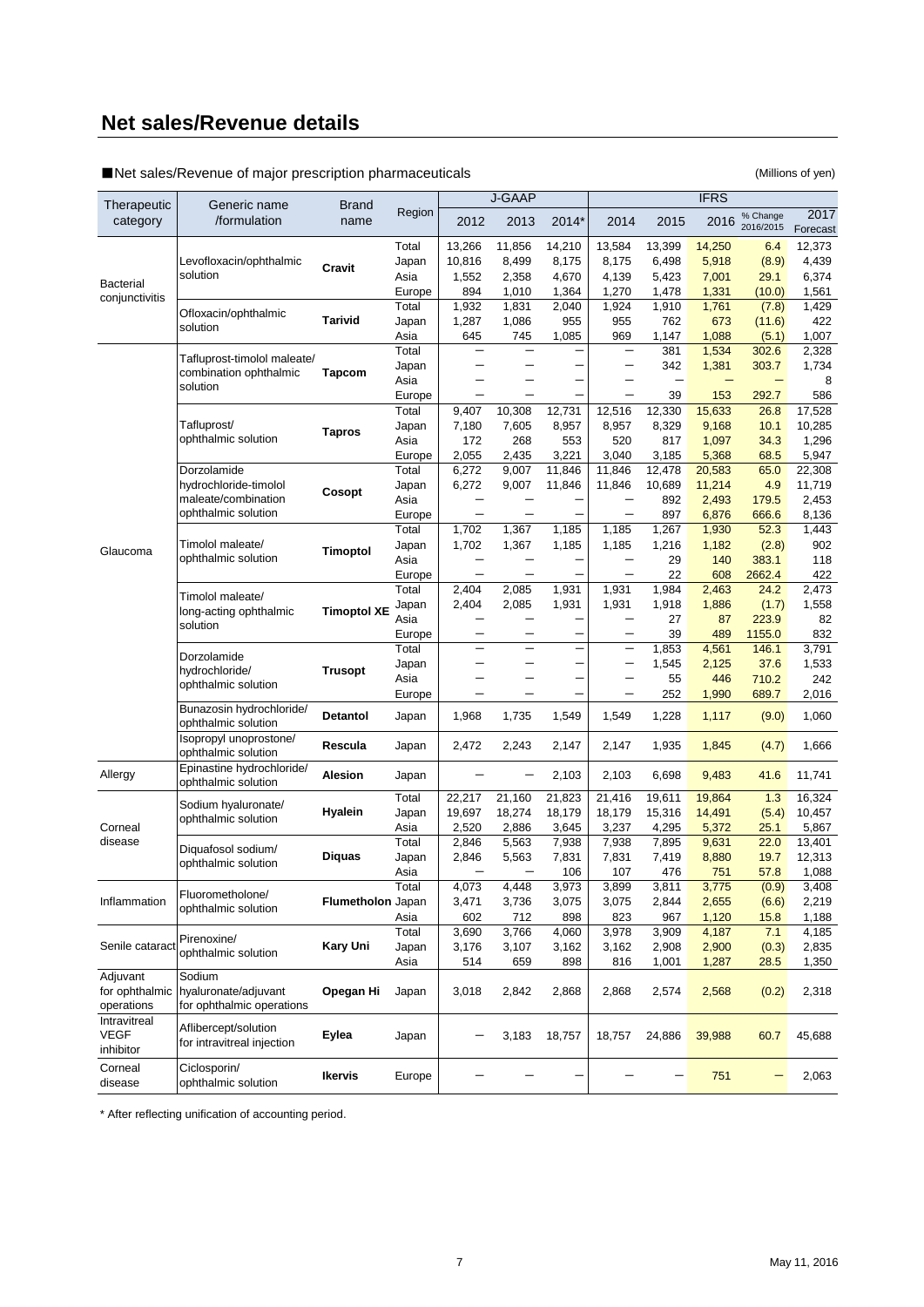# **Consolidated Statement of financial position (IFRS)**

| Year ended March 31           | 2014    |       | 2015    |       | 2016    |       |
|-------------------------------|---------|-------|---------|-------|---------|-------|
|                               |         |       |         |       |         |       |
| <b>Non-current assets</b>     |         | $\%$  |         | $\%$  |         | %     |
| Property, plant and equipment | 27,175  | 11.4  | 29,104  | 9.6   | 27,991  | 7.9   |
| Intangible assets             | 26,610  | 11.2  | 84,433  | 27.8  | 83,681  | 23.5  |
| <b>Financial assets</b>       | 23,334  | 9.8   | 34,725  | 11.4  | 44,535  | 12.5  |
| Deferred tax assets           | 5,215   | 2.2   | 2,978   | 1.0   | 2,345   | 0.7   |
| Other non-current assets      | 2,065   | 0.9   | 2,288   | 0.8   | 2,109   | 0.6   |
| Total non-current assets      | 84,399  | 35.5  | 153,528 | 50.5  | 160,660 | 45.2  |
|                               |         |       |         |       |         |       |
| <b>Current assets</b>         |         |       |         |       |         |       |
| Inventories                   | 19,461  | 8.2   | 20,133  | 6.6   | 24,996  | 7.0   |
| Trade and other receivables   | 53,986  | 22.7  | 61,701  | 20.3  | 65,998  | 18.6  |
| Other financial assets        | 4,587   | 1.9   | 187     | 0.1   | 234     | 0.1   |
| Other current assets          | 2,356   | 1.0   | 2,728   | 0.9   | 3,714   | 1.0   |
| Cash and cash equivalents     | 72,397  | 30.5  | 65,923  | 21.7  | 99,798  | 28.1  |
| Assets held for sale          | 454     | 0.2   |         |       |         |       |
| Total current assets          | 153,241 | 64.5  | 150,672 | 49.5  | 194,739 | 54.8  |
|                               |         |       |         |       |         |       |
|                               |         |       |         |       |         |       |
|                               |         |       |         |       |         |       |
|                               |         |       |         |       |         |       |
|                               |         |       |         |       |         |       |
|                               |         |       |         |       |         |       |
|                               |         |       |         |       |         |       |
|                               |         |       |         |       |         |       |
| <b>Total assets</b>           | 237,640 | 100.0 | 304,200 | 100.0 | 355,399 | 100.0 |

■Assets (Millions of yen)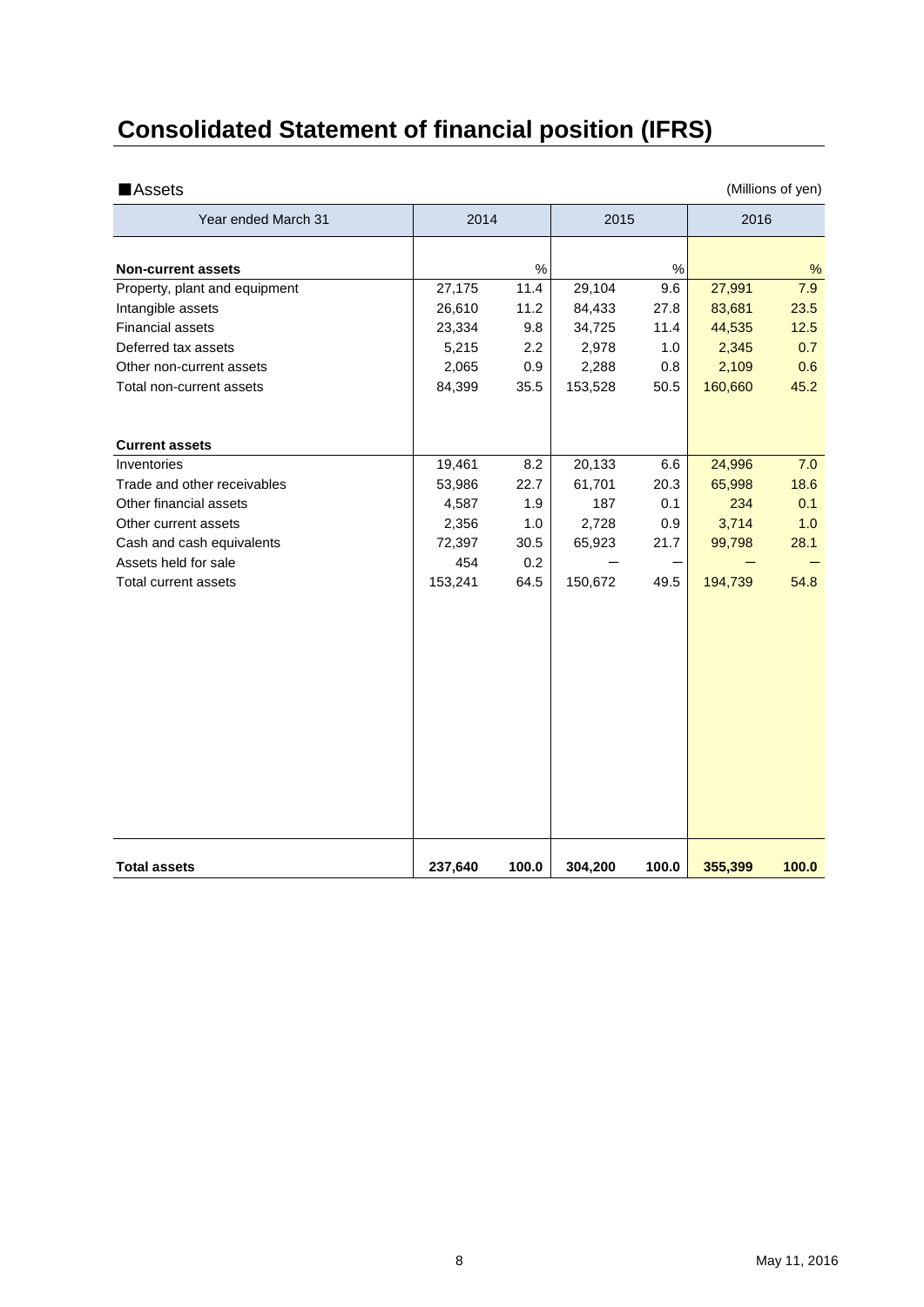## ■Equity and liabilities (Millions of yen)

| Year ended March 31                                   | 2014    |       | 2015    |       | 2016    |       |
|-------------------------------------------------------|---------|-------|---------|-------|---------|-------|
| <b>Equity</b>                                         |         | $\%$  |         | %     |         | %     |
| Share capital                                         | 7,264   | 3.1   | 7,383   | 2.4   | 7,695   | 2.2   |
| Capital surplus                                       | 7,959   | 3.4   | 8,077   | 2.7   | 8,389   | 2.4   |
| <b>Treasury shares</b>                                | (9)     | (0.0) | (18)    | (0.0) | (24)    | (0.0) |
| Retained earnings                                     | 162,727 | 68.5  | 178,840 | 58.8  | 221,945 | 62.4  |
| Other components of equity                            | 9,269   | 3.9   | 17,497  | 5.8   | 22,003  | 6.2   |
| Total equity attributable to owners<br>of the company | 187,210 | 78.8  | 211,779 | 69.6  | 260,009 | 73.2  |
| <b>Total equity</b>                                   | 187,210 | 78.8  | 211,779 | 69.6  | 260,009 | 73.2  |
| <b>Liabilities</b>                                    |         |       |         |       |         |       |
| <b>Non-current liabilities</b>                        |         |       |         |       |         |       |
| <b>Financial liabilities</b>                          | 102     | 0.0   | 25,351  | 8.3   | 12,944  | 3.6   |
| Net defined benefit liabilities                       | 5,401   | 2.3   | 5,459   | 1.8   | 2,556   | 0.7   |
| Provisions                                            | 1,467   | 0.6   | 1,444   | 0.5   | 1,629   | 0.5   |
| Deferred tax liabilities                              | 2,795   | 1.2   | 2,874   | 0.9   | 3,988   | 1.1   |
| Other non-current liabilities                         | 1,479   | 0.6   | 953     | 0.3   | 1,043   | 0.3   |
| Total non-current liabilities                         | 11,244  | 4.7   | 36,081  | 11.9  | 22,161  | 6.2   |
| <b>Current liabilities</b>                            |         |       |         |       |         |       |
| Trade and other payables                              | 19,072  | 8.0   | 20,250  | 6.7   | 24,504  | 6.9   |
| Other financial liabilities                           | 4,880   | 2.1   | 19,298  | 6.3   | 19,881  | 5.6   |
| Income tax payable                                    | 8,081   | 3.4   | 6,729   | 2.2   | 20,431  | 5.7   |
| Provisions                                            | 996     | 0.4   | 1,197   | 0.4   | 1,276   | 0.4   |
| Other current liabilities                             | 6,157   | 2.6   | 8,866   | 2.9   | 7,138   | 2.0   |
| <b>Total current liabilities</b>                      | 39,186  | 16.5  | 56,340  | 18.5  | 73,230  | 20.6  |
| <b>Total liabilities</b>                              | 50,430  | 21.2  | 92,421  | 30.4  | 95,391  | 26.8  |
| <b>Total equity and liabilities</b>                   | 237,640 | 100.0 | 304,200 | 100.0 | 355,399 | 100.0 |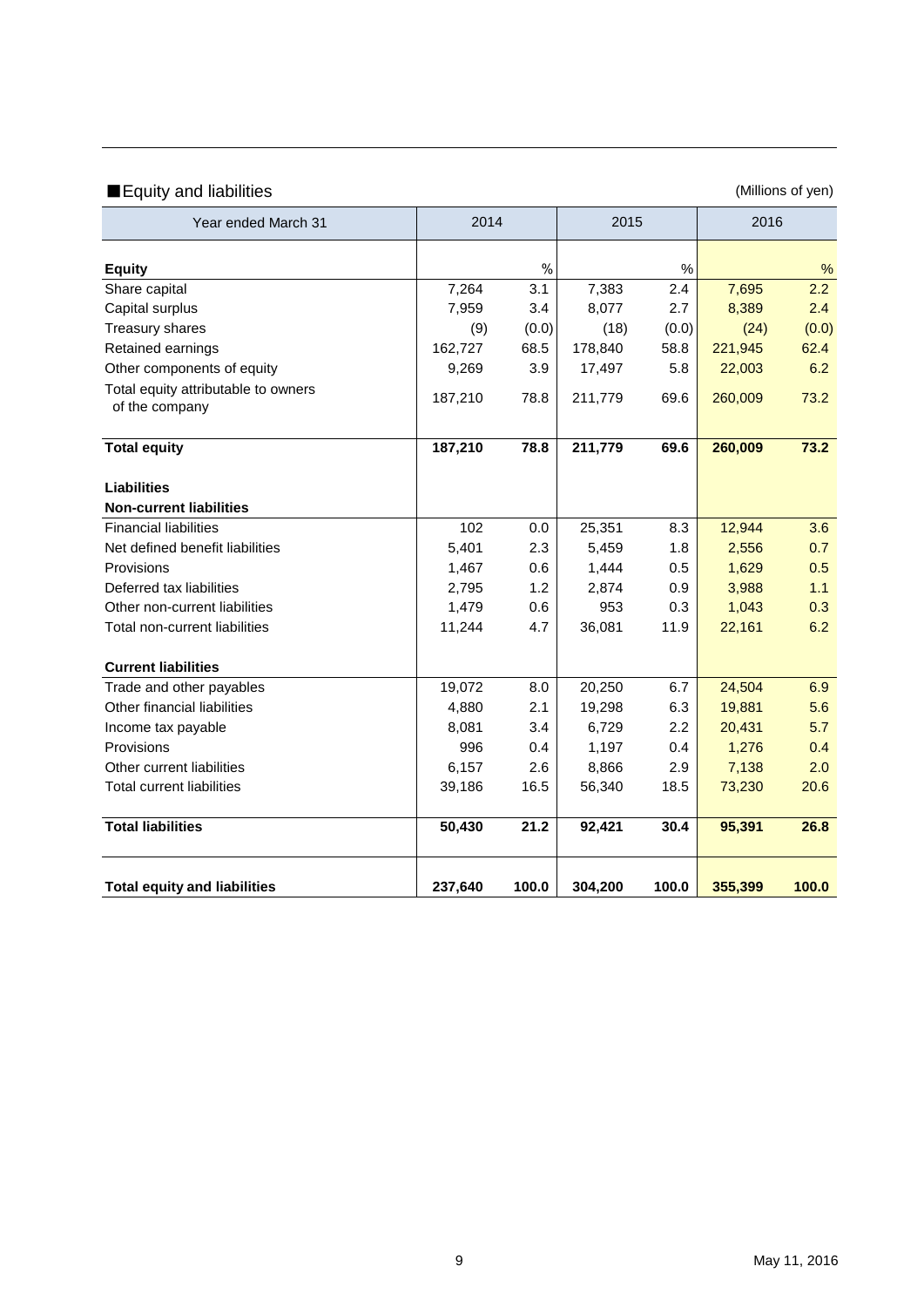# **Consolidated statements of cash flows (IFRS)**

|                                                                  |                |           | (IVIIIIIONS OF YEN) |
|------------------------------------------------------------------|----------------|-----------|---------------------|
| Year ended March 31                                              | 2014           | 2015      | 2016                |
| I. Cash flows from operating activities:                         |                |           |                     |
| Net profit for the year                                          | 19,718         | 24,032    | 53,373              |
| Depreciation and amortization                                    | 2,841          | 6,958     | 9,338               |
| Impairment losses                                                | 216            | 290       | 395                 |
| Finance income and expenses                                      | (759)          | (529)     | (545)               |
| Income tax expenses                                              | 10,643         | 11,831    | 26,097              |
| Gain on disposal of disposal groups                              |                |           | (44, 477)           |
| Decrease (increase) in trade and other receivables               | (8, 128)       | (7,701)   | (4,799)             |
| Decrease (increase) in inventories                               | 1,411          | (521)     | (5,388)             |
| Increase (decrease) in trade and other payables                  | 5,242          | 1,251     | 4,376               |
| Increase (decrease) on net defined benefit liabilities           | 346            | 761       | (3, 974)            |
| Other                                                            | 1,883          | 2,554     | 653                 |
| Subtotal                                                         | 33,413         | 38,926    | 35,049              |
| Interest received                                                | 104            | 81        | 67                  |
| Dividends received                                               | 518            | 548       | 573                 |
| Interest paid                                                    | (9)            | (82)      | (98)                |
| Income tax paid                                                  | (7, 340)       | (14,087)  | (13,067)            |
| Net cash flows from (used in) operating activities               | 26,686         | 25,386    | 22,525              |
| II. Cash flows from investing activities:                        |                |           |                     |
| Payments into time deposits                                      | (111)          | (84)      | (21)                |
| Proceeds from withdrawal of time deposits                        | 92             | 184       | 21                  |
| Payments for acquisition of investments                          | (4,825)        | (114)     | (2, 210)            |
| Proceeds from sale and redemption of investments                 | 2,933          | 4,149     | 2,682               |
| Payments for acquisition of property, plant and equipment        | (3, 461)       | (2, 972)  | (4,299)             |
| Proceeds from sales of property, plant and equipment             | $\overline{2}$ | 656       | 696                 |
| Payments for acquisition of intangible assets                    | (2, 418)       | (63, 468) | (4, 793)            |
| Proceeds on disposal of disposal groups                          |                |           | 45,000              |
| Other                                                            | (59)           | (60)      | (25)                |
| Net cash flows from (used in) investing activities               | (7, 847)       | (61, 709) | 37,052              |
| III. Cash flows from financing activities:                       |                |           |                     |
| Proceeds from short-term loans payable                           |                | 35,000    |                     |
| Repayments of short-term loans payable                           |                | (35,000)  |                     |
| Proceeds from long-term loans payable                            |                | 40,000    | 500                 |
| Repayments of long-term loans payable                            | (29)           | (2,970)   | (15, 133)           |
| Dividends paid                                                   | (8, 247)       | (8, 264)  | (9,923)             |
| Other                                                            | 322            | 194       | 489                 |
| Net cash flows from (used in) financing activities               | (7, 954)       | 28,960    | (24,066)            |
| IV. Net increase (decrease) in cash and cash equivalents         | 10,885         | (7, 363)  | 35,510              |
| V. Cash and cash equivalents at the beginning of year            | 60,237         | 72,397    | 65,923              |
| VI. Effect of exchange rate changes on cash and cash equivalents | 1,275          | 889       | (1,636)             |
| VII. Cash and cash equivalents at the end of period              | 72,397         | 65,923    | 99,798              |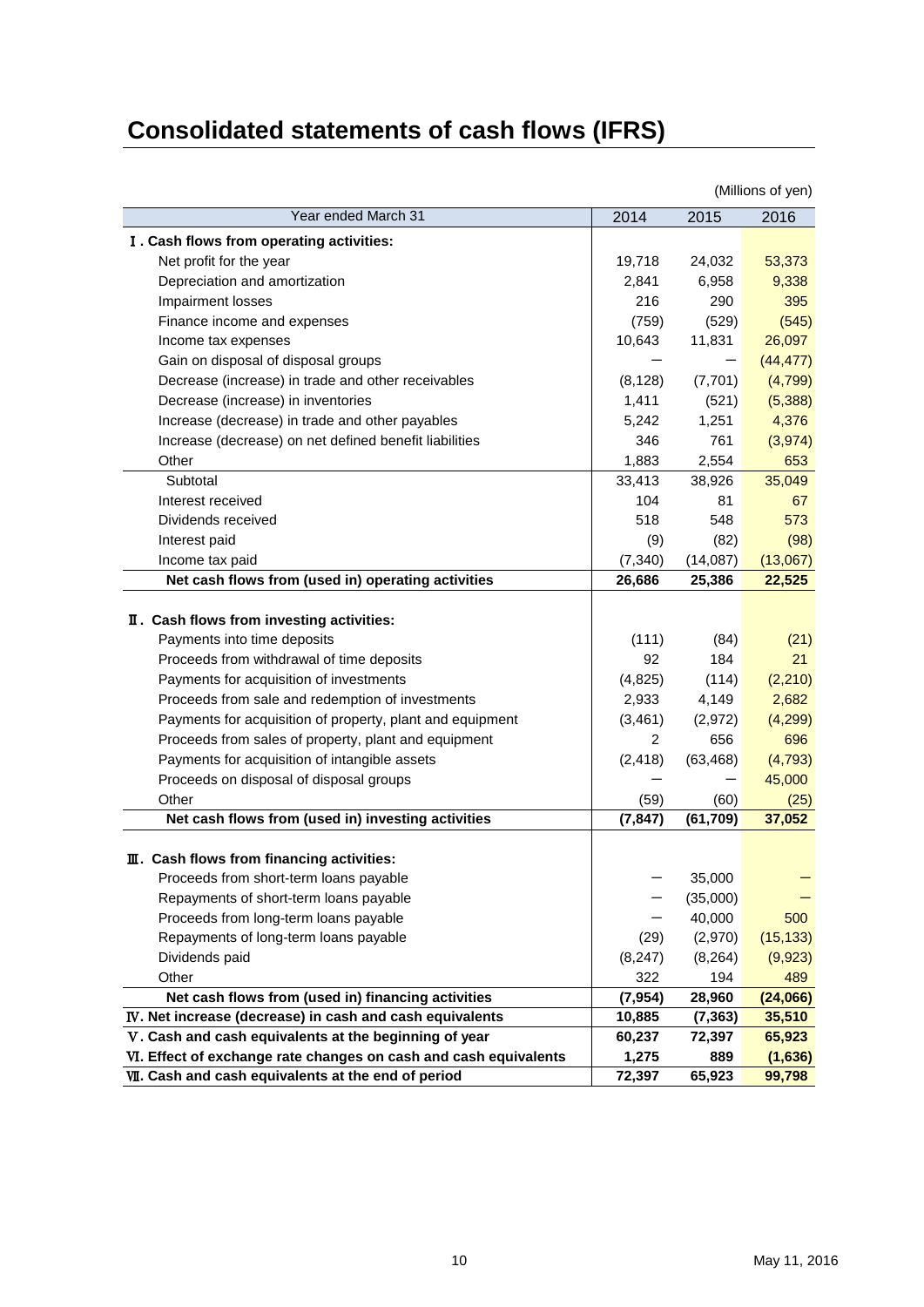## **Other Consolidated information**

| ■R&D expenditures            |        |               |         |        |             | (Millions of yen) |
|------------------------------|--------|---------------|---------|--------|-------------|-------------------|
|                              |        | <b>J-GAAP</b> |         |        | <b>IFRS</b> |                   |
| Year ended March 31          | 2012   | 2013          | $2014*$ | 2015   | 2016        | 2017<br>Forecast  |
| Consolidated                 | 17.225 | 16.719        | 19.040  | 17.477 | 19.990      | 20,500            |
| Percent of net sales/revenue | 15.1%  | 14.0%         | 12.8%   | 10.8%  | 10.2%       | 10.0%             |
| ■ Capital expenditures       |        |               |         |        |             | (Millions of yen) |
|                              |        | <b>J-GAAP</b> |         |        | <b>IFRS</b> |                   |

|                     |       | - - - - |         |       | .     |                  |
|---------------------|-------|---------|---------|-------|-------|------------------|
| Year ended March 31 | 2012  | 2013    | $2014*$ | 2015  | 2016  | 2017<br>Forecast |
| Consolidated        | 3.492 | 4.202   | 3.155   | 5.383 | 4.474 | 7,340            |

#### ■Depreciation and amortization (Millions of yen)

|                                                 |       | J-GAAP |         |       | <b>IFRS</b> |                  |
|-------------------------------------------------|-------|--------|---------|-------|-------------|------------------|
| <b>Year ended March 31</b>                      | 2012  | 2013   | $2014*$ | 2015  | 2016        | 2017<br>Forecast |
| Manufacturing cost                              | 1.400 | 1,211  | 1,330   | 1.446 | 1.445       | 1,640            |
| Selling, general and administrative<br>expenses | 553   | 533    | 648     | 864   | 1.035       | 1,290            |
| R&D expenses                                    | 764   | 785    | 634     | 668   | 653         | 660              |
| Consolidated total                              | 2.717 | 2,530  | 2.612   | 2.979 | 3.133       | 3.590            |

Note: Excluding amortization of intangible assets and long-term advance expense

|                                    | Amortization on intangible assets associated with products |      |         |             |       |                  |
|------------------------------------|------------------------------------------------------------|------|---------|-------------|-------|------------------|
|                                    | J-GAAP                                                     |      |         | <b>IFRS</b> |       |                  |
| Year ended March 31                | 2012                                                       | 2013 | $2014*$ | 2015        | 2016  | 2017<br>Forecast |
| Intangible assets (Merck products) |                                                            |      |         | 3.734       | 5.185 | 5,310            |
| Intangible assets (Ikervis)        |                                                            |      |         |             | 625   | 710              |
| Other                              |                                                            |      |         | 245         | 394   | 980              |
| Consolidated total                 |                                                            |      |         | 3.979       | 6.205 | 7.000            |

### ■Additional information (Assets) (Millions of yen)

|                                     |        | J-GAAP |         | <b>IFRS</b> |        |
|-------------------------------------|--------|--------|---------|-------------|--------|
| Year ended March 31                 | 2012   | 2013   | $2014*$ | 2015        | 2016   |
| In-process research and development |        |        |         | 16.145      | 11,363 |
| Investment securities               | 12.411 | 18.173 | 21.739  | 33.634      | 43,413 |
| Notes and accounts receivable       | 37,923 | 43.840 | 52,086  | 59.611      | 63.954 |

| ■ Additional information (Liabilities)<br>(Millions of yen) |       |        |             |        |        |  |
|-------------------------------------------------------------|-------|--------|-------------|--------|--------|--|
|                                                             |       | J-GAAP | <b>IFRS</b> |        |        |  |
| Year ended March 31                                         | 2012  | 2013   | $2014*$     | 2015   | 2016   |  |
| Notes and accounts payable                                  | 8.074 | 9.266  | 14.270      | 14.330 | 17.225 |  |

### ■Number of employees

| Year ended March 31 | 2012  | 2013  | $2014*$ | 2015  | 2016  |
|---------------------|-------|-------|---------|-------|-------|
| Consolidated        | 3,053 | 3,050 | 3,072   | 3,230 | 3,463 |
| Japan               | 1,950 | 1.925 | 1,903   | 1.923 | 1,915 |
| U.S.                | 147   | 156   | 154     | 162   | 175   |
| Europe              | 541   | 511   | 530     | 588   | 660   |
| Asia                | 415   | 458   | 485     | 557   | 713   |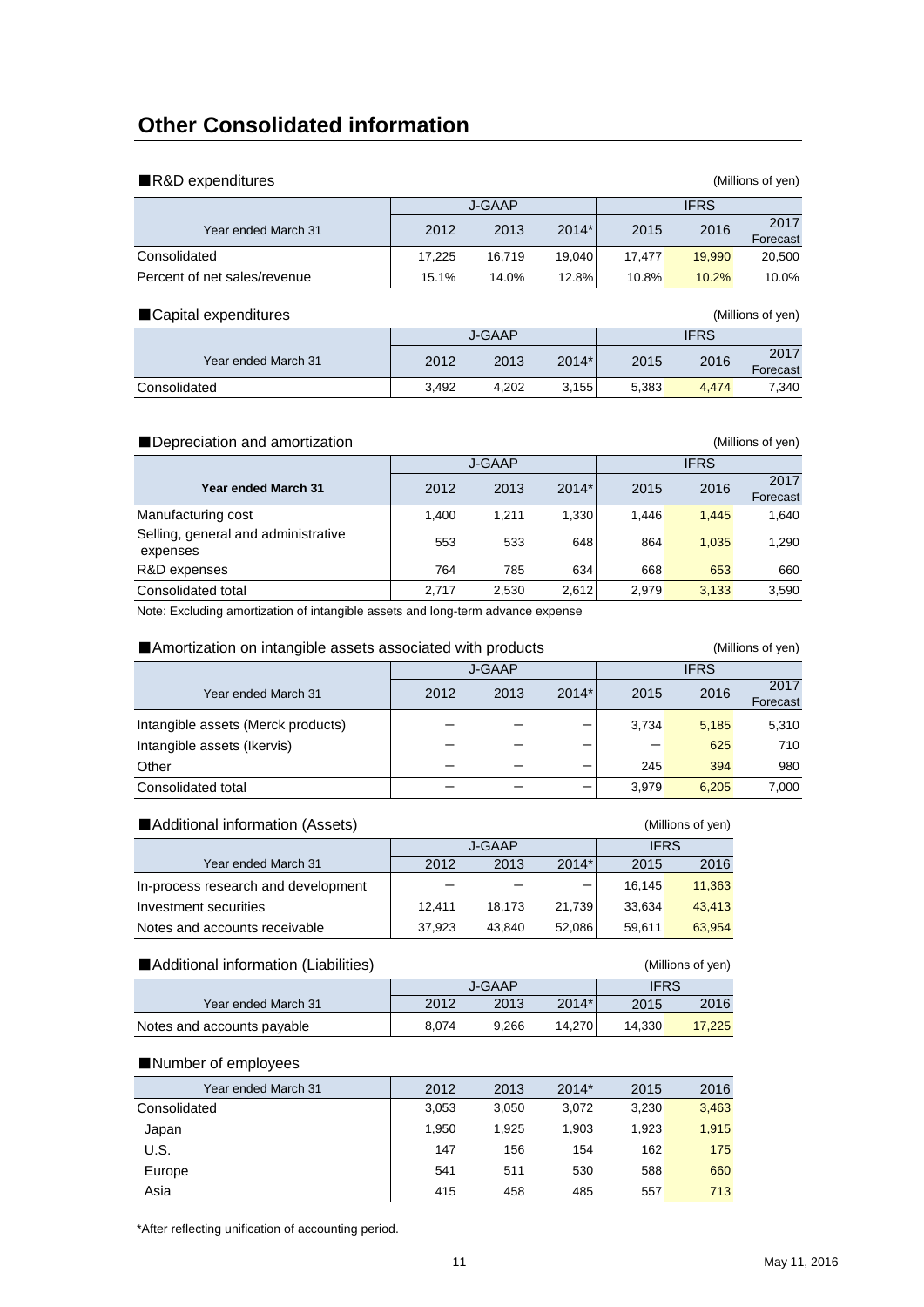## **Research & development Reference information**

## ■Pipeline of prescription pharmaceuticals (Clinical Stage)

| Tafluprost                   | DE-085        | Glaucoma/                                                                                                                                                                                                                                                                                                                                                                                                                                                        | Co-development                     | Asia   |                |                |                |                  |                             | Mar-10            |
|------------------------------|---------------|------------------------------------------------------------------------------------------------------------------------------------------------------------------------------------------------------------------------------------------------------------------------------------------------------------------------------------------------------------------------------------------------------------------------------------------------------------------|------------------------------------|--------|----------------|----------------|----------------|------------------|-----------------------------|-------------------|
|                              |               | Ocular hypertension                                                                                                                                                                                                                                                                                                                                                                                                                                              | with Asahi Glass                   | China  |                |                |                |                  |                             | <b>Mar-16</b>     |
|                              |               | A prostaglandin $F_{2\alpha}$ derivative for the treatment of glaucoma and ocular hypertension. Since December, 2008, launched in Japan, Europe, and the U.S.<br>In Asia, launched in Hong Kong, Korea, Indonesia, and Singapore, etc. Launched in China in March 2016.                                                                                                                                                                                          |                                    |        |                |                |                |                  |                             |                   |
| Generic name                 | Dev. code     | Indication                                                                                                                                                                                                                                                                                                                                                                                                                                                       | Original/Licensor                  | Region | P <sub>1</sub> | P <sub>2</sub> | P <sub>3</sub> | NDA Filed        |                             | Approved Launched |
|                              |               |                                                                                                                                                                                                                                                                                                                                                                                                                                                                  | Merck Sharp &                      | China  |                |                |                | $Jan-12$         |                             |                   |
| Diquafosol sodium            | DE-089        | Dry eye                                                                                                                                                                                                                                                                                                                                                                                                                                                          | Dohme Corp. (U.S.)                 | Asia   |                |                |                |                  | $Jul-15$                    |                   |
|                              |               | A dry eye treatment which stimulates secretion of mucin and aqueous components from the corneal and conjunctival epithelium. Its mechanism of action<br>is different from existing treatments. Launched in December 2010 in Japan and in October 2013 in Korea. NDA filed in China in January 2012. Marketing<br>approval in Thailand in July 2015. Marketing approval in Vietnam in October 2015. Currently seeking sequential approvals for marketing in Asia. |                                    |        |                |                |                |                  |                             |                   |
| Generic name                 | Dev. code     | Indication                                                                                                                                                                                                                                                                                                                                                                                                                                                       | Original/Licensor                  | Region | P <sub>1</sub> | P <sub>2</sub> | P <sub>3</sub> |                  | NDA Filed Approved Launched |                   |
| Lomerizine HCI               | DE-090        | Glaucoma                                                                                                                                                                                                                                                                                                                                                                                                                                                         | MSD K.K.                           | Japan  |                |                |                |                  |                             |                   |
|                              |               | A new type of glaucoma treatment which inhibits the progression of visual field defects. It is the only calcium antagonist being development as an oral<br>glaucoma treatment. Compared to NMDA receptor antagonists, it has excellent safety profile with mild systemic adverse drug reactions.                                                                                                                                                                 |                                    |        |                |                |                |                  |                             |                   |
| Generic name                 | Dev. code     | Indication                                                                                                                                                                                                                                                                                                                                                                                                                                                       | Original/Licensor                  | Region | P <sub>1</sub> | P <sub>2</sub> | P <sub>3</sub> | <b>NDA Filed</b> |                             | Approved Launched |
|                              |               |                                                                                                                                                                                                                                                                                                                                                                                                                                                                  |                                    | U.S.   |                |                |                |                  |                             |                   |
| Sirolimus                    | DE-109        |                                                                                                                                                                                                                                                                                                                                                                                                                                                                  |                                    | Japan  |                |                |                |                  |                             |                   |
|                              |               | Uveitis                                                                                                                                                                                                                                                                                                                                                                                                                                                          | Original                           | Europe |                |                |                |                  |                             |                   |
|                              |               |                                                                                                                                                                                                                                                                                                                                                                                                                                                                  |                                    | Asia   |                |                |                | Apr-15           |                             |                   |
|                              |               | An intravitreal injection with immunosuppressive effect, anti-angiogenic effect, etc. Phase 3 study is ongoing in multiple countries including the U.S. NDA<br>filed in Asia in April 2015. Plan to withdraw NDA file and intend to resubmit an application in Europe.                                                                                                                                                                                           |                                    |        |                |                |                |                  |                             |                   |
| Generic name                 | Dev. code     | Indication                                                                                                                                                                                                                                                                                                                                                                                                                                                       | Original/Licensor                  | Region | P <sub>1</sub> | P <sub>2</sub> | P <sub>3</sub> |                  | NDA Filed Approved Launched |                   |
| Tafluprost/                  |               |                                                                                                                                                                                                                                                                                                                                                                                                                                                                  |                                    | Europe |                |                |                |                  |                             | $Jan-15$          |
| <b>Timolol maleate</b>       | <b>DE-111</b> | Glaucoma/<br>Ocular hypertension                                                                                                                                                                                                                                                                                                                                                                                                                                 | Co-development<br>with Asahi Glass | Korea  |                |                |                |                  | <b>Jun-15</b>               |                   |
|                              |               |                                                                                                                                                                                                                                                                                                                                                                                                                                                                  |                                    | Asia   |                |                |                |                  | Mar-16                      |                   |
|                              |               | A fixed dose combination drug of a prostaglandin F <sub>2a</sub> derivative and a beta-adrenergic receptor blocker. Launched in Japan in November 2014. Approved<br>successively in EU countries since October 2014 and launched since January 2015. Acquired import drug license in Korea in June 2015. NDA being filed<br>in Asian countries successively, and approved in Thailand in March 2016.                                                             |                                    |        |                |                |                |                  |                             |                   |
| Generic name                 | Dev. code     | Indication                                                                                                                                                                                                                                                                                                                                                                                                                                                       | Original/Licensor                  | Region | P <sub>1</sub> | P <sub>2</sub> | P <sub>3</sub> |                  | NDA Filed Approved Launched |                   |
|                              |               | Glaucoma/                                                                                                                                                                                                                                                                                                                                                                                                                                                        | Co-development                     | U.S.   |                |                |                |                  |                             |                   |
| (Undetermined)               | DE-117        | Ocular hypertension                                                                                                                                                                                                                                                                                                                                                                                                                                              | with Ube Industries                | Japan  |                |                | (Phase 2b/3)   |                  |                             |                   |
| 2015.                        |               | An EP2 receptor agonist with a new mechanism of action. Completed Phase 2b in the U.S in February 2015. Started Phase 2b/3 in Japan in December                                                                                                                                                                                                                                                                                                                  |                                    |        |                |                |                |                  |                             |                   |
| Generic name                 | Dev. code     | Indication                                                                                                                                                                                                                                                                                                                                                                                                                                                       | Original/Licensor                  | Region | P <sub>1</sub> | P <sub>2</sub> | P3             |                  | NDA Filed Approved          | Launched          |
|                              |               | Glaucoma/                                                                                                                                                                                                                                                                                                                                                                                                                                                        | Co-development                     | Japan  |                |                |                |                  |                             | Oct-13            |
| Tafluprost                   | DE-118        | Ocular hypertension                                                                                                                                                                                                                                                                                                                                                                                                                                              | with Asahi Glass                   | Asia   |                |                |                |                  |                             | Apr-16            |
| in Singapore in April, 2016. |               | A prostaglandin $F_{2\alpha}$ derivative for the treatment of glaucoma and ocular hypertension. Preservative-free, single dose type product. Launched in October<br>2013 in Japan. Acquired marketing approval in Hong Kong since June 2015. Seeking sequential approvals for marketing in Asian countries. Launched                                                                                                                                             |                                    |        |                |                |                |                  |                             |                   |
| Generic name                 | Dev. code     | Indication                                                                                                                                                                                                                                                                                                                                                                                                                                                       | Original/Licensor                  | Region | P <sub>1</sub> | P <sub>2</sub> | P3             |                  | NDA Filed Approved Launched |                   |
| (Undetermined)               | DE-120        | Wet Age-related macular<br>degeneration                                                                                                                                                                                                                                                                                                                                                                                                                          | Original                           | U.S.   |                |                |                |                  |                             |                   |
|                              |               | An intravitreal injection with dual inhibitor of VEGF and PDGF. Started Phase 2a in the U.S. in April 2015.                                                                                                                                                                                                                                                                                                                                                      |                                    |        |                |                |                |                  |                             |                   |
| Generic name                 | Dev. code     | Indication                                                                                                                                                                                                                                                                                                                                                                                                                                                       | Original/Licensor                  | Region | P <sub>1</sub> | P <sub>2</sub> | P <sub>3</sub> |                  | NDA Filed Approved Launched |                   |

Generic name Dev. code Indication | Original/Licensor Region P1 P2 P3 NDA Filed Approved Launched

| Generic name   | Dev. code l   | Indication                                                                                           | Original/Licensor         | Region | P <sub>2</sub> | P3 |  | NDA Filed Approved Launched |
|----------------|---------------|------------------------------------------------------------------------------------------------------|---------------------------|--------|----------------|----|--|-----------------------------|
| (Undetermined) | <b>DE-122</b> | Wet Age-related macular<br>degeneration                                                              | TRACON<br>Pharmaceuticals | U.S.   | (Phase $1/2$ ) |    |  |                             |
|                |               | An intravitreal injection of anti-endoglin antibody. Started Phase1/2 in the U.S. in September 2015. |                           |        |                |    |  |                             |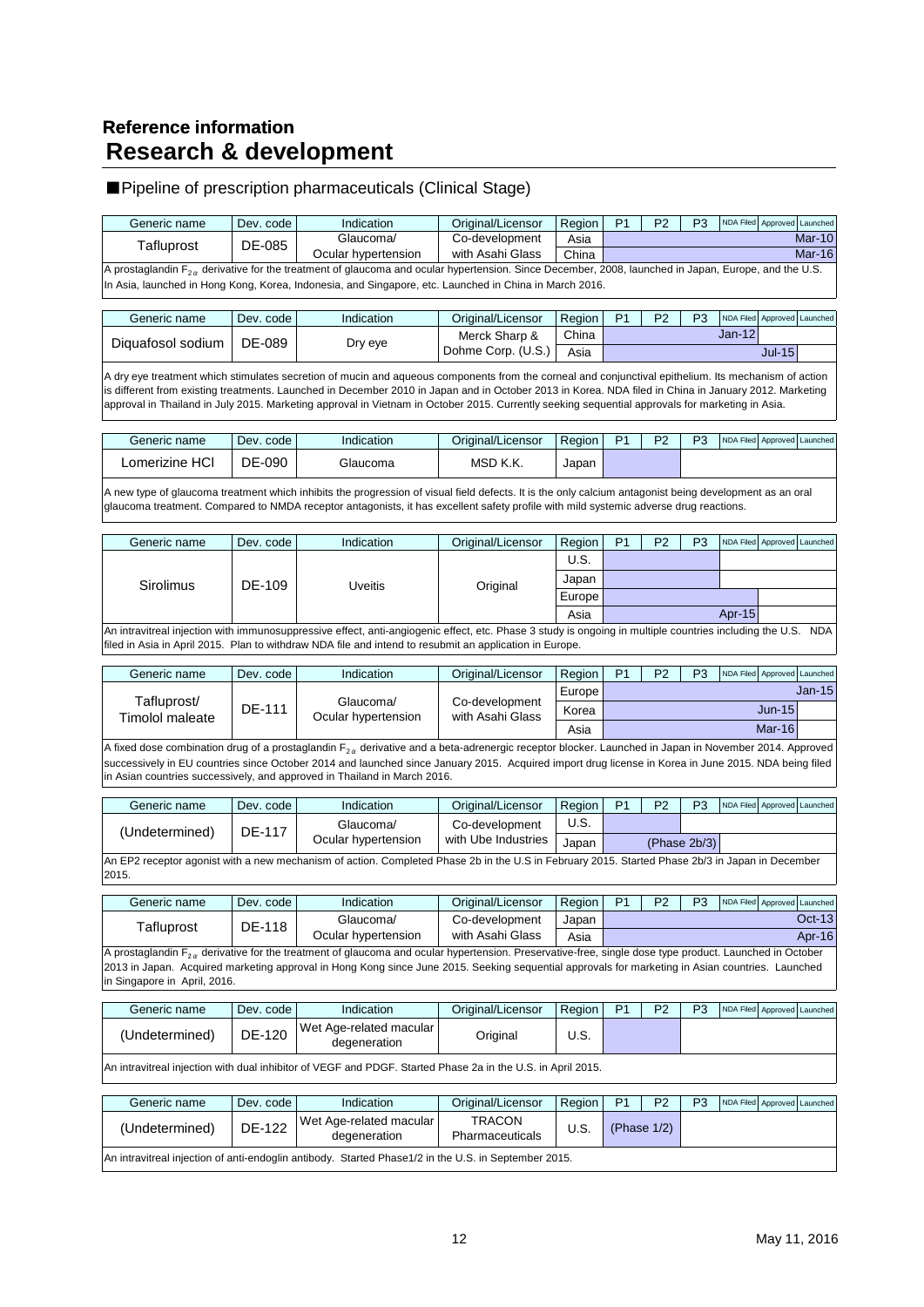## ■Pipeline of prescription pharmaceuticals (Clinical Stage)

| Generic name                                          | Dev. code  | Indication                                                                                                                                                                                                                                                                                                                                                                          | Original/Licensor            | Region | P <sub>1</sub> | P <sub>2</sub> | P <sub>3</sub> |               | NDA Filed Approved Launched |          |
|-------------------------------------------------------|------------|-------------------------------------------------------------------------------------------------------------------------------------------------------------------------------------------------------------------------------------------------------------------------------------------------------------------------------------------------------------------------------------|------------------------------|--------|----------------|----------------|----------------|---------------|-----------------------------|----------|
| Sepetaprost                                           | DE-126     | Glaucoma/<br>Ocular hypertension                                                                                                                                                                                                                                                                                                                                                    | <b>ONO</b><br>PHARMACEUTICAL | U.S.   |                |                |                |               |                             |          |
| hypertension.                                         |            | A prostaglandin eye drop drug product with a novel, mode of action that is both FP and EP3 receptors dual agonist for the treatment of glaucoma and ocular                                                                                                                                                                                                                          |                              |        |                |                |                |               |                             |          |
| Generic name                                          | Dev. name  | Indication                                                                                                                                                                                                                                                                                                                                                                          | Original/Licensor            | Region | P <sub>1</sub> | P <sub>2</sub> | P <sub>3</sub> |               | NDA Filed Approved          | Launched |
|                                                       |            |                                                                                                                                                                                                                                                                                                                                                                                     |                              | Europe |                |                |                |               |                             | $Jul-15$ |
| Ciclosporin                                           | Cyclokat   | Severe keratitis in                                                                                                                                                                                                                                                                                                                                                                 | Original                     | U.S.   |                |                |                |               |                             |          |
|                                                       |            | patients with dry eye                                                                                                                                                                                                                                                                                                                                                               | Korea                        |        |                |                |                | $Dec-15$      |                             |          |
|                                                       |            |                                                                                                                                                                                                                                                                                                                                                                                     |                              | Asia   |                |                |                | <b>Nov-15</b> |                             |          |
|                                                       |            | An ophthalmic emulsion which improves severe keratitis in adult patients with dry eye by immunosuppressive effect. Cationic emulsion technology has<br>enhanced ocular tissue absorption. Launched in Germany and UK in July 2015 and planning successive launches in EU countries. NDA filed in Asian<br>countries successively since November 2015 and in Korea in December 2015. |                              |        |                |                |                |               |                             |          |
| Generic name                                          | Dev. name  | Indication                                                                                                                                                                                                                                                                                                                                                                          | Original/Licensor            | Region | P <sub>1</sub> | P <sub>2</sub> | P <sub>3</sub> |               | NDA Filed Approved Launched |          |
| Ciclosporin                                           | Vekacia    | Vernal<br>Keratoconjunctivitis                                                                                                                                                                                                                                                                                                                                                      | Original                     | Europe |                |                |                |               |                             |          |
| absorption. Completed Phase3 in Europe in March 2016. |            | An ophthalmic emulsion which improves vernal keratoconjunctivitis by immunosuppressive effect. Cationic emulsion technology has enhanced ocular tissue                                                                                                                                                                                                                              |                              |        |                |                |                |               |                             |          |
| Generic name                                          | Dev. name  | Indication                                                                                                                                                                                                                                                                                                                                                                          | Original/Licensor            | Region | P <sub>1</sub> | P <sub>2</sub> | P <sub>3</sub> |               | NDA Filed Approved Launched |          |
| Latanoprost                                           | Catioprost | Glaucoma/<br>Ocular hypertension                                                                                                                                                                                                                                                                                                                                                    | Original                     | Europe |                |                |                |               |                             |          |

|                                                          |           | An ophthalmic emulsion of a prostaglandin $F_{2\alpha}$ derivative, for the treatment of glaucoma and ocular hypertension. |                   |        |                |                |                |  |                             |
|----------------------------------------------------------|-----------|----------------------------------------------------------------------------------------------------------------------------|-------------------|--------|----------------|----------------|----------------|--|-----------------------------|
| Generic name                                             | Dev. name | Indication                                                                                                                 | Original/Licensor | Region | P <sub>1</sub> | P <sub>2</sub> | P <sub>3</sub> |  | NDA Filed Approved Launched |
| Dexamethasone<br>Palmitate                               | Cortilect | Diabetic macular edema                                                                                                     | Original          | Europe |                | (Phase $1/2$ ) |                |  |                             |
| An intravitreal injection with anti-inflammatory effect. |           |                                                                                                                            |                   |        |                |                |                |  |                             |

## ■Changes since 3Q FY15, February 2, 2016

| Dev. Code / name    | Changes                                                                    |
|---------------------|----------------------------------------------------------------------------|
| DF-085              | Launched in China in March 2016.                                           |
| DE-109              | Plan to withdraw NDA file and intend to resubmit an application in Europe. |
| DF-111              | Approved in Thailand in March 2016.                                        |
| DE-118              | Launched in Singapore in April 2016.                                       |
| DF-126              | In-licensinged from ONO PHARMACEUTICAL in March 2016.                      |
| Ciclosporin/Vekacia | Completed Phase3 in Europe in March 2016.                                  |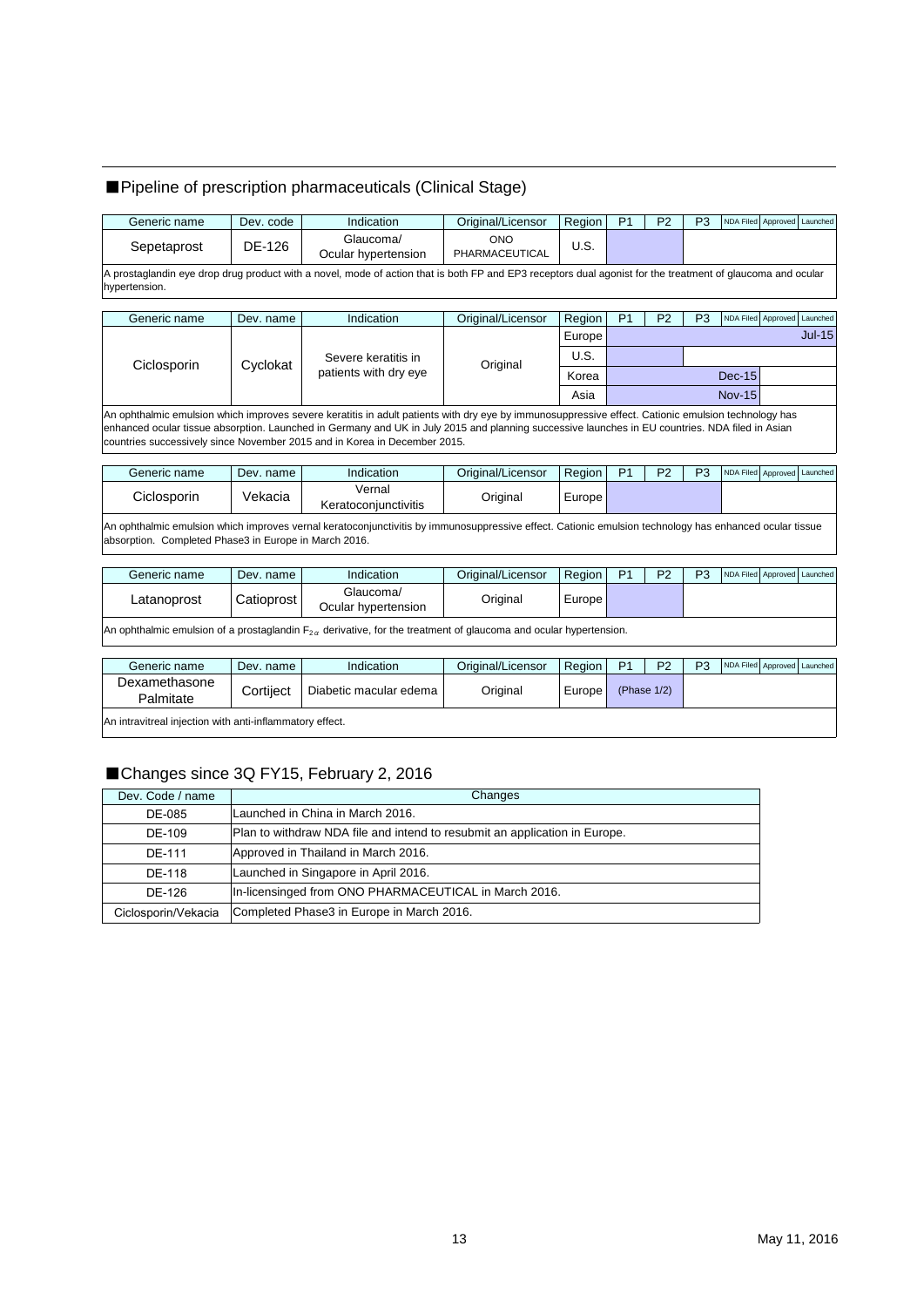## **Pharmaceutical market in Japan**

|                      | 2007 | 2008        | 2009                            | 2010      | 2011                     | 2012                                         | 2013                     | 2014        | 2015                     | 2016*       |
|----------------------|------|-------------|---------------------------------|-----------|--------------------------|----------------------------------------------|--------------------------|-------------|--------------------------|-------------|
| Industry average     |      | early -5%   | $\overline{\phantom{m}}$        | $mid -6%$ | $\qquad \qquad -$        | $-6.25%$                                     |                          | $-2.7%$     | $\overline{\phantom{0}}$ | $-5.57\%$ * |
| Ophthalmic drugs     |      | high $-3\%$ | $\qquad \qquad$                 | early -3% | $\qquad \qquad -$        | mid $-4%$                                    | $\overline{\phantom{0}}$ | high $-1\%$ | $\overline{\phantom{0}}$ | early -6%   |
| Santen               |      | $mid -3%$   | $\hspace{0.1mm}-\hspace{0.1mm}$ | $mid -5%$ | $\overline{\phantom{m}}$ | high $-5\%$                                  | $\overline{\phantom{m}}$ | high $-1\%$ |                          | early -7%** |
| (Compiled by Santen) |      |             |                                 |           |                          | *Excluding market expansion re-pricing -0.9% |                          |             |                          |             |

#### ■Revision of National Health Insurance (NHI) drug prices

\*\* Mid -4% price cut in 2016 excluding its impact of Eylea

Revision of NHI drug prices: In Japan, drug prices are generally revised every two years to reflect their market price. The drugs marketed at lower market prices will bear larger reduction margins at the revision.

| Excluding consumption tax impact |            |
|----------------------------------|------------|
|                                  | 2014       |
| Industry average                 | $-5.6%$    |
| Ophthalmic drugs high -4%        |            |
| Santen                           | high $-4%$ |

#### ■Market shares

|                          |       |       |       |       | (Billions of ven) |
|--------------------------|-------|-------|-------|-------|-------------------|
| Year ended March 31      | 2012  | 2013  | 2014  | 2015  | 2016              |
| Prescription ophthalmics | 36.1% | 35.3% | 39.4% | 40.1% | 44.0%             |
|                          | 254.9 | 273.4 | 301.3 | 323.7 | 347.5             |

Notes: - On an NHI drug price basis. Copyright IMS Health, 2016

- Lower figures indicate market value. Source: Santen analysis based on IMS JPM Period: 2011.4-2016.3; Unauthorized copy prohibited



| ■ Market shares by therapeutic area - prescription ophthalmics |       |       |       |       | (Billions of yen) |
|----------------------------------------------------------------|-------|-------|-------|-------|-------------------|
| Year ended March 31                                            | 2012  | 2013  | 2014  | 2015  | 2016              |
| Glaucoma treatments                                            | 28.4% | 30.4% | 30.5% | 32.1% | 32.6%             |
|                                                                | 92.2  | 94.8  | 104.7 | 105.7 | 112.6             |
| Corneal disease                                                | 77.5% | 74.6% | 70.5% | 65.6% | 63.4%             |
| treatments                                                     | 35.6  | 39.7  | 44.2  | 44.2  | 46.4              |
| Anti-infective                                                 | 67.5% | 61.6% | 58.5% | 54.0% | 49.8%             |
|                                                                | 21.5  | 18.9  | 18.3  | 16.8  | 16.4              |
| Anti-allergy                                                   | 17.6% | 16.0% | 21.2% | 32.0% | 36.3%             |
|                                                                | 26.4  | 30.9  | 27.9  | 33.9  | 35.8              |
| Anti-VEGF*                                                     |       | 10.9% | 48.7% | 48.8% | 65.7%             |
|                                                                |       | 28.3  | 43.2  | 61.6  | 74.5              |

Notes: - On an NHI drug price basis. Copyright IMS Health, 2016

- Lower figures indicate market size. Source: Santen analysis based on IMS JPM

\*Anti-Vascular Endothelial Growth Factor **Period:** 2011.4-2016.3; Unauthorized copy prohibited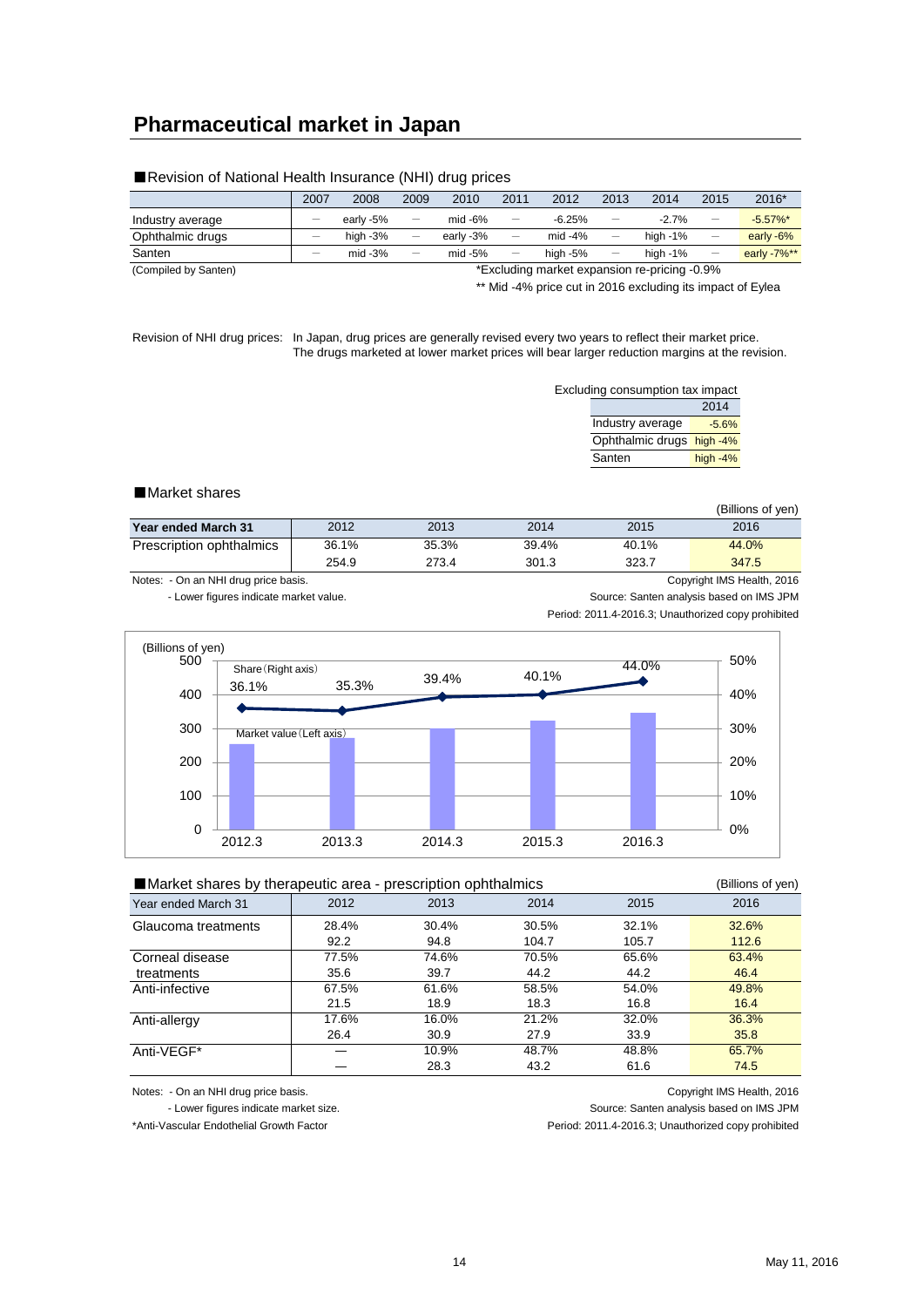# **Stock information**



#### ■Major shareholders (top 10) As of March 31, 2016

| Name                                                              | Number of<br>shares held | Percent of<br>investment |
|-------------------------------------------------------------------|--------------------------|--------------------------|
| Japan Trustee Service Bank, Ltd.(Trust Account)                   | 31.249                   | 7.5                      |
| State Street Bank and Trust Company 505223                        | 24.029                   | 5.8                      |
| The Master Trust Bank of Japan, Ltd. (Trust Account)              | 16.789                   | 4.1                      |
| Nippon Life Insurance Company                                     | 10,662                   | 2.6                      |
| The Bank of Tokyo-Mitsubishi UFJ, Ltd.                            | 10.605                   | 2.6                      |
| ONO Pharmaceutical Co., Ltd.                                      | 9.307                    | $2.2^{\circ}$            |
| Daiichi Sankyo Company, Ltd.                                      | 9.180                    | $2.2^{\circ}$            |
| Development Bank of Japan Inc.                                    | 8.275                    | 2.0                      |
| National Mutual Insurance Federation of Agricultural Cooperatives | 7.121                    | 1.7                      |
| State Street Bank West Clint - Treaty 505234                      | 6,979                    | 1.7                      |

### ■Major stock information

| Year ended March 31                                  | 2012 | 2013                                    | 2014 | 2015 | 2016 |
|------------------------------------------------------|------|-----------------------------------------|------|------|------|
| Issued shares (thousands)                            |      | 87,146 82,469 82,582 82,653 414,192     |      |      |      |
| Treasury stock (thousands)                           |      |                                         |      |      | 22   |
| Market Capitalization (million)                      |      | 308,059 366,983 378,219 723,181 701,188 |      |      |      |
| A purchased amount of money (millions of yen)        |      | $-13.735$                               |      |      |      |
| The number of the purchased stocks (thousand shares) |      | 4.937                                   |      |      |      |

\*The Company has conducted a 5-for-1 stock split with an effective date of April 1, 2015.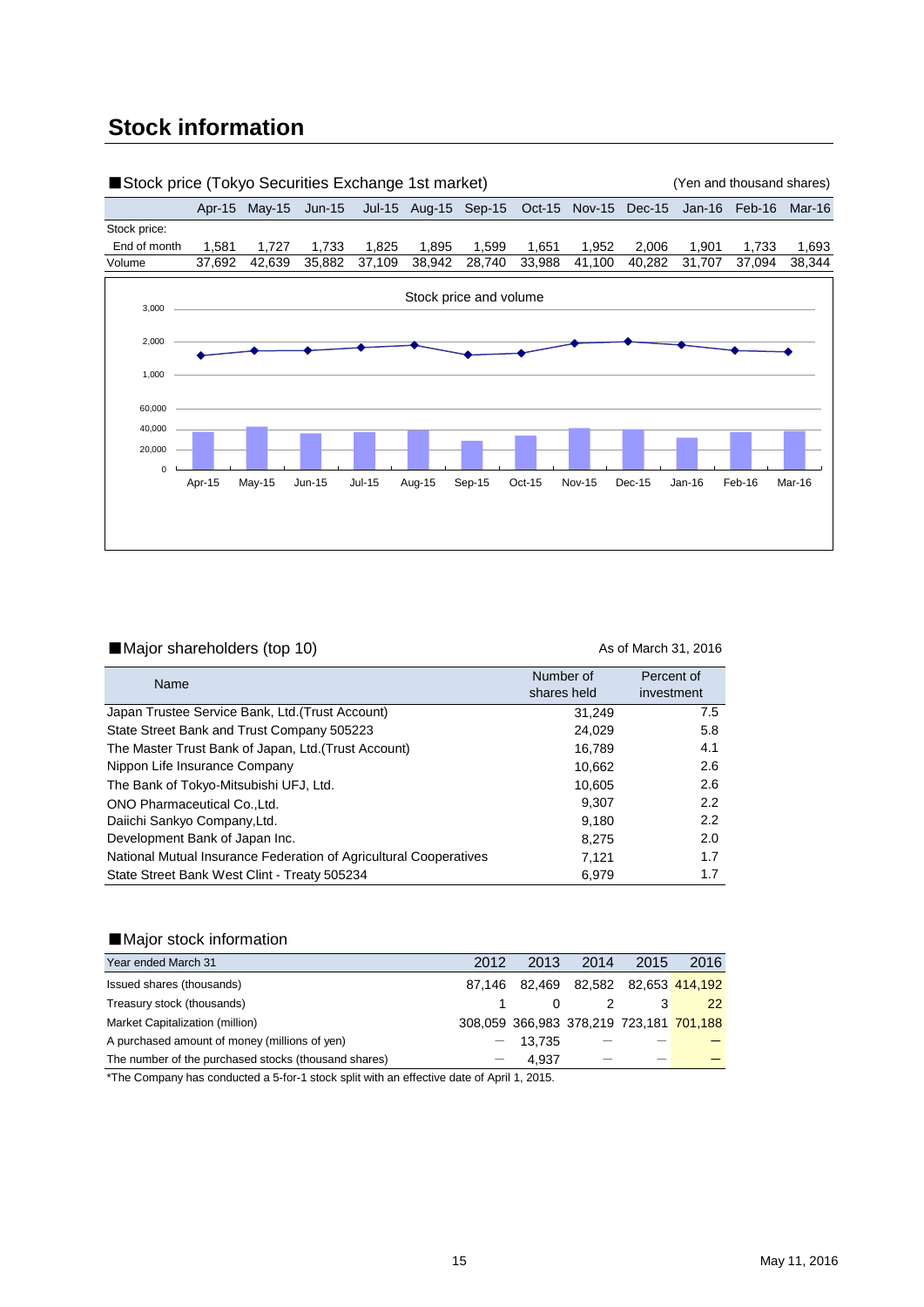# **Stock information**

| Year ended March 31           | 2012               |                        | 2013               |                        | 2014               |                        | 2015               |                        | 2016*                     |                        |
|-------------------------------|--------------------|------------------------|--------------------|------------------------|--------------------|------------------------|--------------------|------------------------|---------------------------|------------------------|
|                               | Thousand<br>shares | Propor-<br>tion $(\%)$ | Thousand<br>shares | Propor-<br>tion $(\%)$ | Thousand<br>shares | Propor-<br>tion $(\%)$ | Thousand<br>shares | Propor-<br>tion $(\%)$ | <b>Thousand</b><br>shares | Propor-<br>tion $(\%)$ |
| <b>Financial institutions</b> | 30,457             | 35.0                   | 29,147             | 35.4                   | 28,971             | 35.1                   | 30,049             | 36.4                   | 146,963                   | 35.5                   |
| City & regional banks         | 2,376              | 2.7                    | 2,277              | 2.8                    | 2,270              | 2.8                    | 2,262              | 2.7                    | 11,576                    | 2.8                    |
| <b>Trust banks</b>            | 19,316             | 22.2                   | 17,298             | 21.0                   | 17,581             | 21.3                   | 18,726             | 22.7                   | 98,601                    | 23.8                   |
| (concerned in trust works)    | 16,923             |                        | 14,908             |                        | 15,192             |                        | 16,333             |                        | 86,474                    |                        |
| Life and non-life insurance   | 4,740              | 5.4                    | 4,715              | 5.7                    | 4,290              | 5.2                    | 4,196              | 5.1                    | 21,016                    | 5.1                    |
| Other financial institutions  | 4,023              | 4.6                    | 4.856              | 5.9                    | 4.829              | 5.8                    | 4.862              | 5.9                    | 15,770                    | 3.8                    |
| (concerned in trust works)    | 16,923             |                        | 14,908             |                        | 15,192             |                        | 16,333             |                        |                           |                        |
| Securities firms              | 375                | 0.4                    | 766                | 0.9                    | 721                | 0.9                    | 922                | 1.1                    | 4.868                     | 1.2                    |
| Other institutions            | 12,098             | 13.9                   | 7,379              | 9.0                    | 7.913              | 9.6                    | 7.880              | 9.5                    | 36,938                    | 8.9                    |
| Foreign investors             | 35,130             | 40.3                   | 36,783             | 44.6                   | 37,597             | 45.5                   | 36,373             | 44.0                   | 186,294                   | 45.0                   |
| Individual investors          | 9,083              | 10.4                   | 8,390              | 10.1                   | 7,376              | 8.9                    | 7,423              | 9.0                    | 39,106                    | 9.4                    |
| <b>Treasury Stock</b>         |                    | 0.0                    | 0                  | 0.0                    | 2                  | 0.0                    | 3                  | 0.0                    | 22                        | 0.0                    |
| Total                         | 87,146             | 100.0                  | 82,469             | 100.0                  | 82,582             | 100.0                  | 82,653             | 100.0                  | 414,192                   | 100.0                  |

### ■Breakdown of shareholding by number of shares

\*The Company has conducted a 5-for-1 stock split with an effective date of April 1, 2015.

### ■Breakdown of shareholding by number of shareholders

| Year ended March 31           | 2012         |            | 2013         |         | 2014                    |            | 2015         |            | 2016         |            |
|-------------------------------|--------------|------------|--------------|---------|-------------------------|------------|--------------|------------|--------------|------------|
|                               | Number of    | Propor-    | Number of    | Propor- | Number of               | Propor-    | Number of    | Propor-    | Number of    | Propor-    |
|                               | shareholders | tion $(%)$ | shareholders |         | tion $(%)$ shareholders | tion $(%)$ | shareholders | tion $(%)$ | shareholders | tion $(%)$ |
| <b>Financial institutions</b> | 63           | 0.8        | 57           | 0.7     | 56                      | 0.8        | 62           | 0.6        | 77           | 0.3        |
| City & regional banks         | 5            | 0.1        | 6            | 0.1     | 5                       | 0.1        | 4            | 0.1        | 8            | 0.0        |
| Trust banks                   | 28           | 0.3        | 26           | 0.3     | 25                      | 0.3        | 27           | 0.2        | 30           | 0.1        |
| Life and non-life insurance   | 26           | 0.3        | 20           | 0.2     | 21                      | 0.3        | 23           | 0.2        | 27           | 0.1        |
| Other financial institutions  | 4            | 0.1        | 5            | 0.1     | 5                       | 0.1        | 8            | 0.1        | 12           | 0.1        |
| Securities firms              | 33           | 0.4        | 38           | 0.5     | 35                      | 0.4        | 33           | 0.3        | 52           | 0.2        |
| Other institutions            | 121          | 1.5        | 110          | 1.4     | 114                     | 1.5        | 122          | 1.1        | 154          | 0.7        |
| Foreign investors             | 360          | 4.3        | 365          | 4.6     | 407                     | 5.2        | 486          | 4.2        | 549          | 2.3        |
| Individual investors          | 7.710        | 93.0       | 7,427        | 92.8    | 7.167                   | 92.1       | 10.664       | 93.8       | 22,700       | 96.5       |
| Treasury stock                |              | 0.0        | 1            | 0.0     |                         | 0.0        |              | 0.0        | 1            | 0.0        |
| Total                         | 8.288        | 100.0      | 7,998        | 100.0   | 7,780                   | 100.0      | 11,368       | 100.0      | 23,533       | 100.0      |

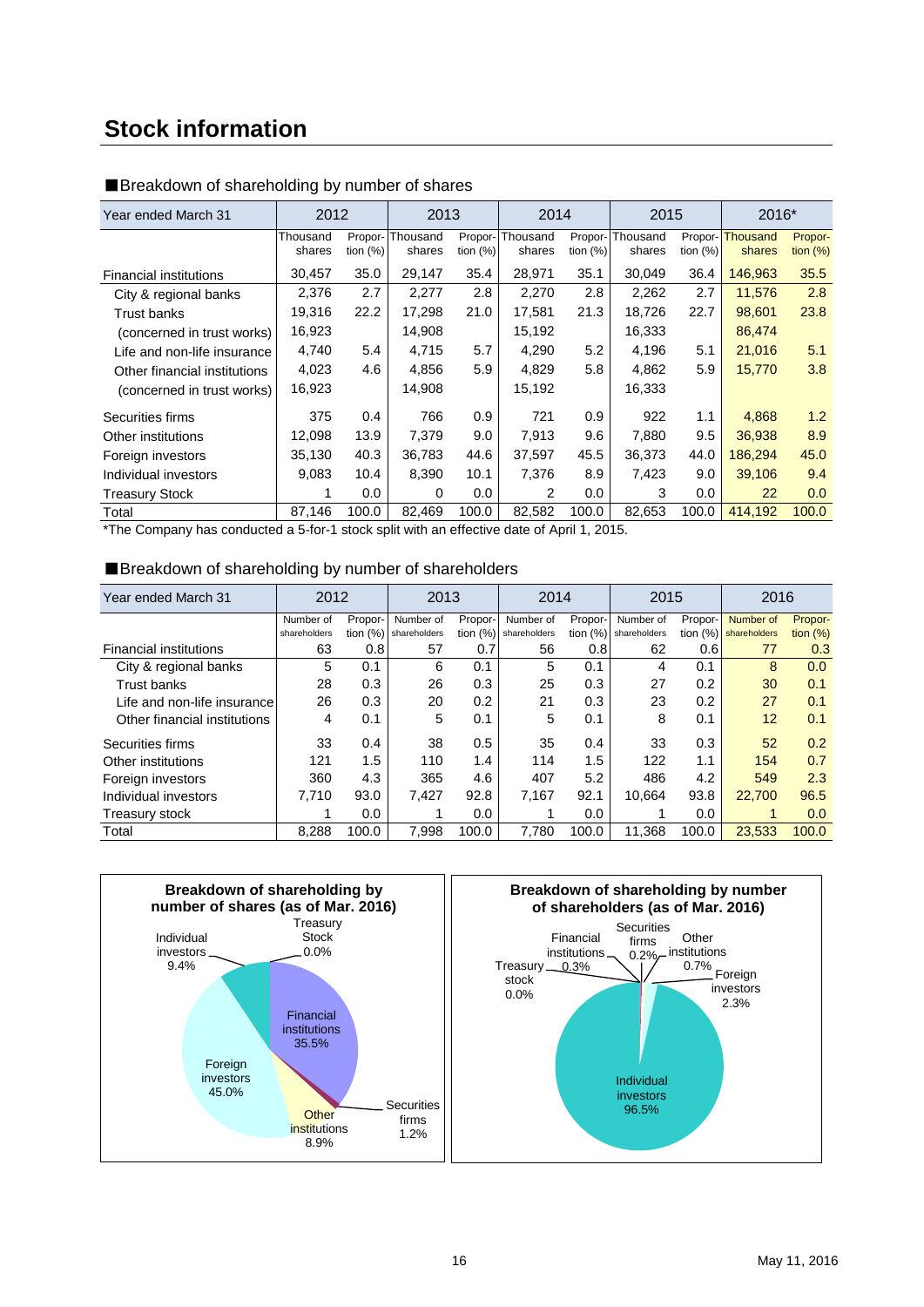# **Consolidated subsidiaries**

| 【Japan】                                                                                          |                        |                      |                 |                                                    | As of March 31, 2016 |            |
|--------------------------------------------------------------------------------------------------|------------------------|----------------------|-----------------|----------------------------------------------------|----------------------|------------|
| Claire Co., Ltd.                                                                                 |                        |                      |                 |                                                    |                      |            |
| Main business Cleaning of antidust and sterilized clothing                                       | Location Japan         |                      | Paid-in capital | 90 million yen                                     | Equity owned         | 100%       |
| <b>[Overseas]</b>                                                                                |                        |                      |                 |                                                    |                      |            |
| Santen Holdings U.S. Inc.<br>Holding company for North American                                  |                        |                      |                 | 24.784 thousand                                    |                      |            |
| <b>Main business</b><br>businesses and business development                                      | Location U.S.A.        |                      | Paid-in capital | US\$                                               | Equity owned         | 100%       |
| Santen Inc.                                                                                      |                        |                      |                 |                                                    |                      |            |
| Clinical development and business<br>Main business                                               | Location U.S.A.        |                      | Paid-in capital | 8,765 thousand                                     | Equity owned         | 100% *1    |
| development of pharmaceuticals                                                                   |                        |                      |                 | US\$                                               |                      |            |
| Advanced Vision Science, Inc.                                                                    |                        |                      |                 |                                                    |                      |            |
| Research and development, production and<br><b>Main business</b><br>marketing of medical devices | Location U.S.A.        |                      | Paid-in capital | 10 thousand US\$                                   | Equity owned         | 100% *1    |
| Santen Holdings EU B.V.                                                                          |                        |                      |                 |                                                    |                      |            |
| Main business Holdings company for European operation                                            |                        | Location Netherlands |                 | Paid-in capital 50 thousand euros Equity owned     |                      | 100%       |
| Santen Oy                                                                                        |                        |                      |                 |                                                    |                      |            |
| Development, production and marketing of<br>Main business                                        | Location Finland       |                      | Paid-in capital | 20,000 thousand                                    | Equity owned         | 100% *2    |
| pharmaceuticals                                                                                  |                        |                      |                 | euros                                              |                      |            |
| Santen S.A.S.                                                                                    |                        |                      |                 |                                                    |                      |            |
| Development and marketing of<br>Main business                                                    | <b>Location France</b> |                      | Paid-in capital | 1,976 thousand                                     | Equity owned         | 100% *2    |
| pharmaceuticals                                                                                  |                        |                      |                 | euros                                              |                      |            |
| Santen GmbH<br>Marketing of pharmaceuticals and business                                         |                        |                      |                 |                                                    |                      |            |
| Main business<br>development                                                                     |                        | Location Germany     |                 | Paid-in capital 25 thousand euros                  | Equity owned         | 100% *2    |
| SantenPharma AB                                                                                  |                        |                      |                 |                                                    |                      |            |
| Main business Marketing support of pharmaceuticals                                               |                        | Location Sweden      |                 | Paid-in capital 500 thousand SEK Equity owned      |                      | 100% *2    |
| Santen Switzerland SA                                                                            |                        |                      |                 |                                                    |                      |            |
| Main business Marketing of pharmaceuticals                                                       |                        | Location Switzerland | Paid-in capital | 2,000 thousand                                     | Equity owned         | 100% *2    |
|                                                                                                  |                        |                      |                 | Swiss franc                                        |                      |            |
| Santen Italy S.r.l.<br>Main business Marketing of pharmaceuticals                                |                        |                      |                 |                                                    |                      |            |
|                                                                                                  | Location Italy         |                      |                 | Paid-in capital   10 thousand euros   Equity owned |                      | 100% *2    |
|                                                                                                  |                        |                      |                 |                                                    |                      |            |
| Santen UK Limited                                                                                |                        |                      |                 |                                                    |                      |            |
| Main business Marketing of pharmaceuticals                                                       | Location U.K.          |                      | Paid-in capital | 2,300 thousand<br>pound                            | Equity owned         | 100% *2    |
| Santen Pharmaceutical Spain, S.L.                                                                |                        |                      |                 |                                                    |                      |            |
| Main business Marketing of pharmaceuticals                                                       | Location Spain         |                      | Paid-in capital | 3 thousand euros                                   | Equity owned         | 100% *2    |
| Santen Pharmaceutical (China) Co., Ltd.                                                          |                        |                      |                 |                                                    |                      |            |
| Development, production and marketing of<br><b>Main business</b>                                 | Location China         |                      | Paid-in capital | 3,800 million yen                                  | Equity owned         | 100%       |
| pharmaceuticals                                                                                  |                        |                      |                 |                                                    |                      |            |
| Santen Pharmaceutical Sales and Marketing (Suzhou)                                               | Co., Ltd.              |                      |                 |                                                    |                      |            |
| Main business Marketing of pharmaceuticals                                                       | Location China         |                      | Paid-in capital | 10,000 thousand<br><b>RMB</b>                      | Equity owned         | 100% *3    |
|                                                                                                  |                        |                      |                 |                                                    |                      |            |
| Santen Pharmaceutical Korea Co., Ltd.<br>Development, import and marketing of                    |                        |                      |                 | 29.000 million                                     |                      |            |
| Main business<br>pharmaceuticals                                                                 | Location Korea         |                      | Paid-in capital | Korean won                                         | Equity owned         | 100%       |
| Taiwan Santen Pharmaceutical Co., Ltd.                                                           |                        |                      |                 |                                                    |                      |            |
| Main business Import and marketing of pharmaceuticals                                            | Location               | Taiwan               | Paid-in capital | 42,000 thousand                                    | Equity owned         | 100%       |
|                                                                                                  |                        |                      |                 | Taiwan dollars                                     |                      |            |
| Santen India Private Limited                                                                     |                        |                      |                 |                                                    |                      |            |
| Main business Market research of pharmaceuticals                                                 | Location India         |                      | Paid-in capital | 48,500 thousand<br>India rupee                     | Equity owned         | 99.9%,     |
|                                                                                                  |                        |                      |                 |                                                    |                      | $0.1\%$ *1 |
| Santen Pharmaceutical Asia Pte. Ltd.<br>Business promotion for the Santen Group                  |                        |                      |                 | 20,500 thousand                                    |                      |            |
| Main business<br>within the ASEAN region                                                         |                        | Location Singapore   | Paid-in capital | Singapore dollars                                  | Equity owned         | 100%       |
| SANTEN (THAILAND) CO., LTD.                                                                      |                        |                      |                 |                                                    |                      |            |
| Main business Import and marketing of pharmaceuticals                                            | Location               | Thailand             | Paid-in capital | 100,000 thousand<br>Thai bahts                     | Equity owned         | 100% *4    |
| SANTEN PHARMA MALAYSIA SDN. BHD.                                                                 |                        |                      |                 |                                                    |                      |            |
| Main business Import and marketing of pharmaceuticals                                            |                        | Location Malaysia    | Paid-in capital | 4,000 thousand                                     | Equity owned         | 100% *4    |
|                                                                                                  |                        |                      |                 | Malaysian Ringgit                                  |                      |            |
| SANTEN PHILIPPINES INC.<br>Main business Import and marketing of pharmaceuticals                 | Location               | Philippines          | Paid-in capital | 43,308 thousand                                    | Equity owned         | 100% *4    |

\*1 : Indirect investment through Santen Holdings U.S. Inc.

\*2 : Indirect investment through Santen Holdings EU B.V.

\*3 : Indirect investment through Santen Pharmaceutical (China) Co., Ltd.

\*4 : Indirect investment through Santen Pharmaceutical Asia Pte. Ltd.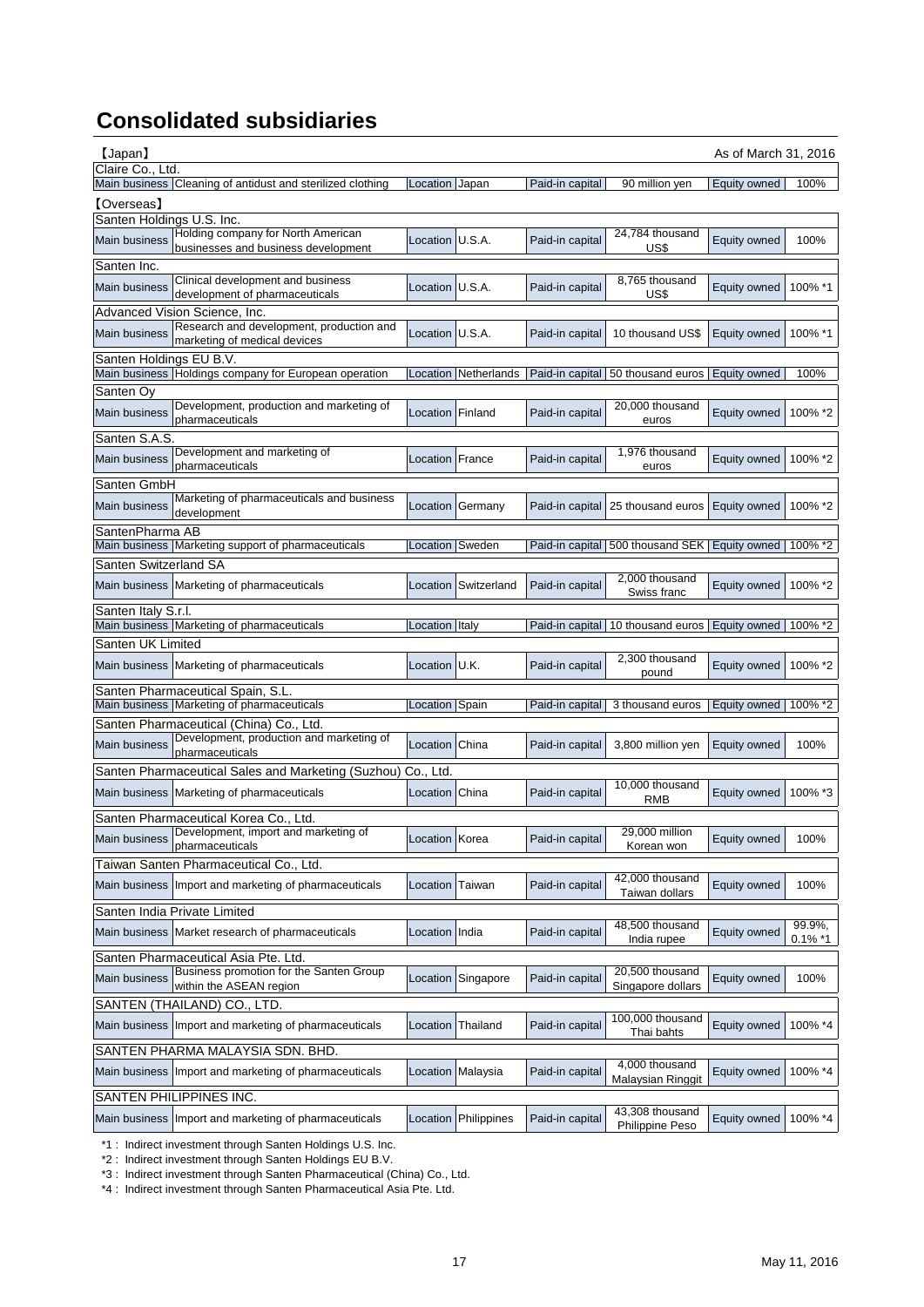## **News releases during April 2015-March 2016**

For details, please refer to our Website (http://www.santen.com).

### **2015**

- **10-Apr Notice of Change in Significant Shareholder**
- **27-Apr Santen Launches New Sante de U α, an OTC Eye Drop**
- **1-May Santen Makes Contributions to Support the Recovery of Areas Affected by the Earthquake in Nepal**
- **12-May Santen Announces Assignment of its Anti-Rheumatic Pharmaceuticals Business to Hyperion** Santen Pharmaceutical announced today that it has resolved at its board of directors meeting held on May 12, 2015 to enter an agreement with Showa Yakuhin Kakou Co., Ltd. ("Showa Yakuhin") and Hyperion Pharma\* Co., Ltd. ("Hyperion") to assign its anti-rheumatic pharmaceuticals business to Hyperion, under a simplified company-split method under the Company Act of Japan ("Assignment"). On the same date, Santen, Hyperion, and Showa have entered into the agreement on the Assignment. Showa Yakuhin is a pharmaceutical company, which is under an investment fund, being advised by Unison Capital, Inc. ("Unison"). \*Currently AYUMI Pharmaceutical Corporation

#### **24-Jun Santen Launches COSOPT Mini Combination ophthalmic solution for the Treatment of Glaucoma and Ocular Hypertension**

Santen Pharmaceutical announced today that it has launched COSOPT Mini Combination ophthalmic solution (generic name: dorzolamide hydrochloride/timolol maleate; hereinafter "COSOPT Mini") for the treatment of glaucoma and ocular hypertension in the Japanese market. COSOPT Mini is a preservative-free solution in single-dose sterile disposable vial with the same active ingredients as COSOPT Combination ophthalmic solution which contains TRUSOPT ophthalmic solution 1% (generic name: dorzolamide hydrochloride), a carbonic anhydrase inhibitor, and TIMOPTOL ophthalmic solution 0.5% (generic name: timolol maleate), a beta-adrenergic receptor blocker agent.

**26-Jun Intravitreal VEGF Inhibitor "EYLEA" Approved as a Treatment of Retinal Vein Occlusion(RVO)** Bayer Yakuhin, Ltd. (Osaka, hereinafter Bayer Yakuhin) and Santen Pharmaceutical Co., Ltd. (Osaka) announced today that Bayer Yakuhin has received approval for the treatment of macular edema secondary to retinal vein occlusion (RVO) for the intravitreal VEGF\* inhibitor EYLEA® solution for intravitreal injection 40 mg/mL and EYLEA® intravitreal injection KIT 40 mg/mL (aflibercept [genetical recombination]). \* VEGF=vascular endothelial growth factor

### **1-Jul Santen Pharmaceutical Announces IND Filing of DE-122 (TRC105) for the Treatment of Wet Age-Related Macular Degeneration**

Santen Pharmaceutical announced that it filed an Investigational New Drug (IND) Application with the U.S. Food and Drug Administration (FDA) for the initiation of clinical studies for DE-122 in patients with wet AMD. DE-122 is the ophthalmic formulation of TRACON Pharmaceuticals' (California, USA) proprietary anti-

#### **15-Jul Santen Launches Ikervis in Germany**

Santen announced the launch of Ikervis (generic name: ciclosporin) for treatment of severe keratitis in adult patients with dry eye disease, which has not improved despite treatment with tear substitutes, in Germany. Ikervis will be launched sequentially in Europe. Ikervis is the first drug for the treatment of severe keratitis in adult patients with dry eye disease in Europe.

#### **3-Aug Notice of Completion of the Transfer of Anti-Rheumatic Pharmaceutical Business to AYUMI Pharmaceutical Corporation**

- **4-Aug Santen to Grant Subscription Rights to New Shares as Stock Options for Stock-Linked**
- **25-Aug Santen Announces Approval of TAPROS for the Treatment of Open-Angle Glaucoma and Ocular Hypertension in China**

Santen Pharmaceutical announced today that it received an import drug license of TAPROS Ophthalmic Solution 0.0015% (generic name: tafluprost) for the treatment of open-angle glaucoma and ocular hypertension in China on July 27, 2015 with required procedures completed on August 21st.

#### **1-Sep Notice on Details of Subscription Rights to New Shares (Stock Options for Stock-Linked Remuneration)**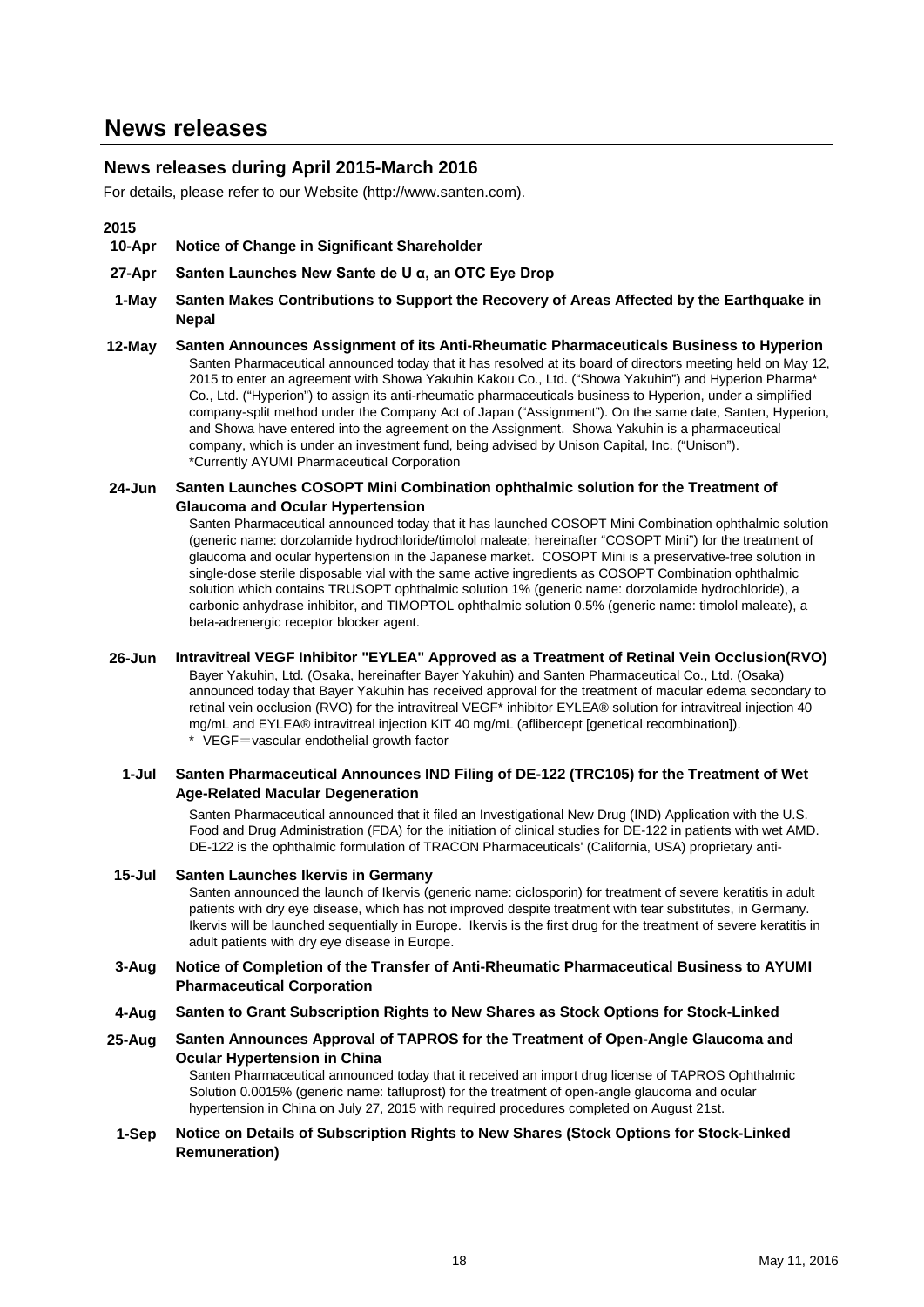## **2015**

#### **4-Nov NICE recommends the use of IKERVIS in England for the treatment of severe keratitis in adult patients with dry eye disease**

The National Institute for Health and Care Excellence (NICE) has issued positive Final Appraisal Determination (FAD) recommending the use of Santen's IKERVIS (ciclosporin 1 mg/mL eye drops emulsion in single-dose containers) in England for the treatment of severe keratitis in adult patients with dry eye disease, which has not improved despite treatment with tear substitutes. With this recommendation from NICE, IKERVIS provides an important new option for the treatment of patients in England who have not responded to tear substitutes.

### **2016**

#### **9-Feb Santen Makes Contribution to Support the Recovery of Areas Affected by the Earthquake in Taiwan**

#### **10-Feb Notice on the Establishment of Santen Business Services Co., Ltd.**

Santen Pharmaceutical announced it establish Santen Business Services Co., Ltd. (hereinafter, "New Company"), a wholly-owned subsidiary of Santen, around April 1, 2016, pursuant to the resolution at the Board of Directors meeting held on February 2016. The New Company will focus on indirect operations at Santen, and will contribute, by increasing business expertise and productivity, to achieving Santen's long-term strategic vision to become "a specialty with a global presence" by 2020.

#### **17-Feb Santen Conducts** *the Green Light-up* **during the World Glaucoma Week, 6 - 12nd**

#### **23-Feb Santen Announces Proposed Dividend Change**

Santen Pharmaceutical announced that its Board of Directors today approved a change in dividends per share for the fiscal year ending March 31, 2016. Santen will propose a year-end dividend of 13 yen, an increase of 1 yen per share from previous forecast, at the company's 104th Annual General Meeting of Shareholders on June 24, 2016. As a result of this proposed increase in year-end dividend, proposed total annual dividends are 25 yen per share.

#### **22-Mar Santen China and Chongqing Kerui Announce Collaboration to Develop New Ophthalmic Joint Venture**

Santen Pharmaceutical and Chongqing Kerui Pharmaceutical (Group) Co., Ltd. (Chongqing, China; hereinafter "Kerui") announced that Santen Pharmaceutical (China) Co., Ltd. (hereinafter "Santen China") and Kerui have entered into a strategic, multi-year collaboration that includes the establishment of a joint venture in the city of Chongqing, one of China's four direct-controlled municipalities.

Both Santen China and Kerui confirmed the new joint venture's aims to provide the highestquality ophthalmic products at a reasonable price to the most patients possible in China.

#### **30-Mar Santen Enters Licensing Agreement with Ono for FP/EP3 Dual Agonist, ONO-9054**

Santen Pharmaceutical announced that it has entered an exclusive licensing agreement with ONO PHARMACEUTICAL CO., LTD. (hereinafter, "ONO") whereby Santen will develop and commercialize ONO-9054 on a worldwide basis. ONO-9054 is an FP/EP3 dual agonist for the treatment for glaucoma and ocular hypertension developed by ONO.